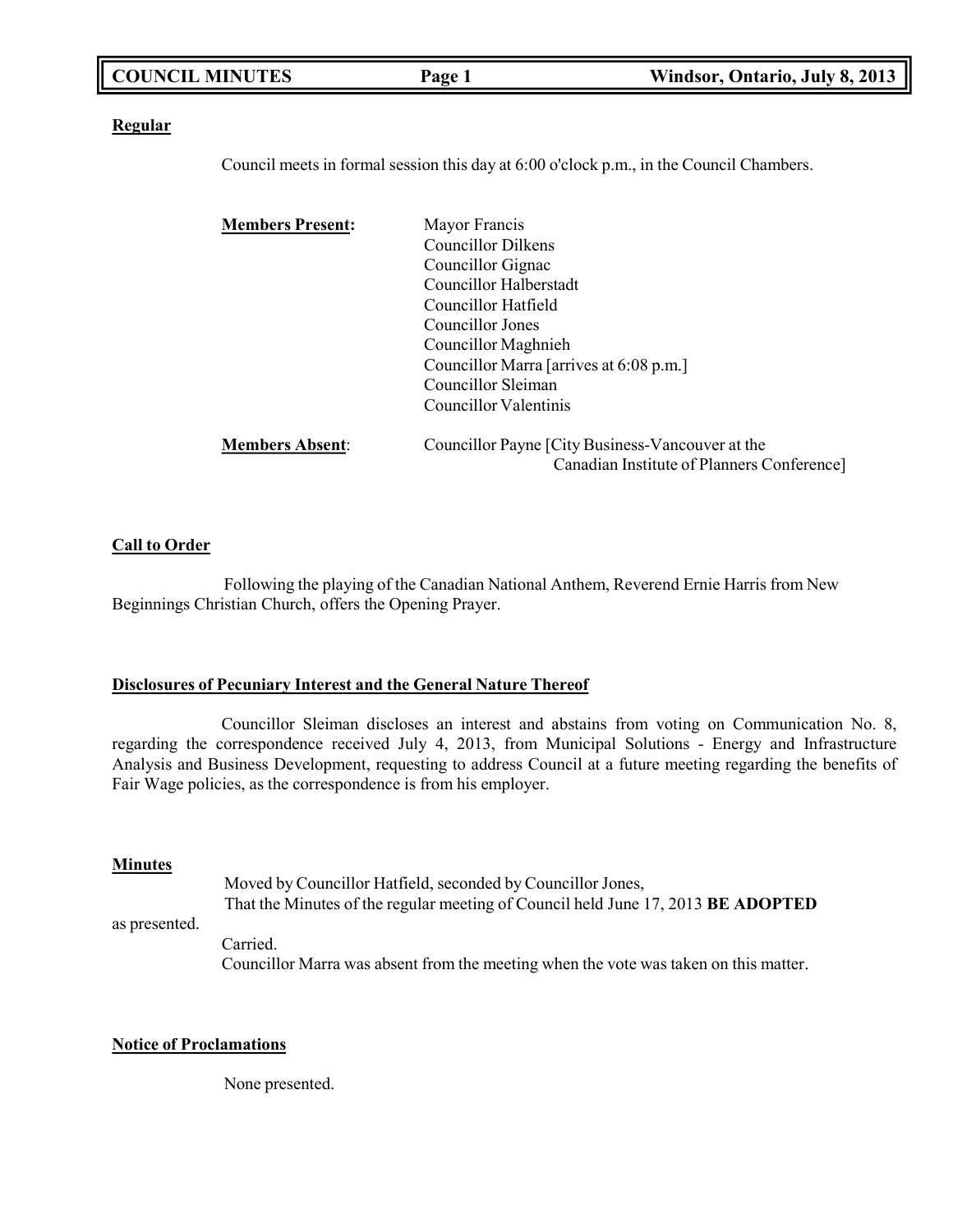# **COUNCIL MINUTES Page 2 July 8, 2013**

### **Committee of the Whole**

Moved by Councillor Maghnieh, seconded by Councillor Marra,

That Council do now rise and move into Committee of the Whole with the Mayor presiding for the purpose of dealing with:

- (a) communication items;
- (b) consent agenda;
- (c) hearing requests for deferrals or referrals of any items of business;
- (d) hearing presentations and delegations;
- (e) consideration of business items;
- (f) consideration of Committee reports:
	- (i) **Report of Special In-Camera Meeting or other Committee as may be held prior to Council** (if scheduled); and
	- (ii) **Report of the Striking Committee** of its meeting held June 17, 2013

(g) consideration of by-laws 99-2013 through 117-2013 inclusive.

Carried.

### **Communications**

Moved by Councillor Dilkens, seconded by Councillor Sleiman,

**M244–2013** That the following Communication Items 1 to 6, 9 to 14, 17 and 19 inclusive, as set forth in the Council Agenda **BE REFERRED** as noted except Communication No. 7, 8 and 15 which is are dealt with as follows; Communication No. 16 and 18 are dealt with at the Deferral Stage of the meeting; Minutes of the Transit Windsor Board of Directors and Windsor Chartabus Inc. meeting held May 14, 2013, the Minutes of the Transit Windsor Board of Directors meeting held June 17, 2013, the Report to the Board dated June 17, 2013 and the minutes of the Handi-Transit Board minutes of its meeting held March 6, 2013 **BE ADOPTED** as presented:

### **Communication No. 7:**

| M282-2013 | Moved by Councillor Jones, seconded by Councillor Hatfield,<br>That Rule 13.9 of the Procedure By-law regarding business not already before Council<br><b>BE WAIVED</b> to permit the introduction of a motion for <b>reconsideration</b> without prior notice regarding<br>By-Law 93-2013 respecting fees to close and convey the east/west alley west of King Street, south of Prince Road.<br>Carried. |
|-----------|-----------------------------------------------------------------------------------------------------------------------------------------------------------------------------------------------------------------------------------------------------------------------------------------------------------------------------------------------------------------------------------------------------------|
|           | AB2013                                                                                                                                                                                                                                                                                                                                                                                                    |
| M283-2013 | Moved by Councillor Jones, seconded by Councillor Sleiman,<br>That By-Law 93-2013 regarding fees to close and convey the east/west alley west of King Street,<br>south of Prince Road BE RECONSIDERED.                                                                                                                                                                                                    |
|           | Carried.<br>AB2013                                                                                                                                                                                                                                                                                                                                                                                        |

Moved by Councillor Jones, seconded by Councillor Sleiman, **M284-2013** That the request of the Society of Saint Vincent de Paul to waive the fees to close and convey the east/west alley west of King Street, south of Prince Road (By-Law 93-2013) **BE APPROVED.** Carried.

AB2013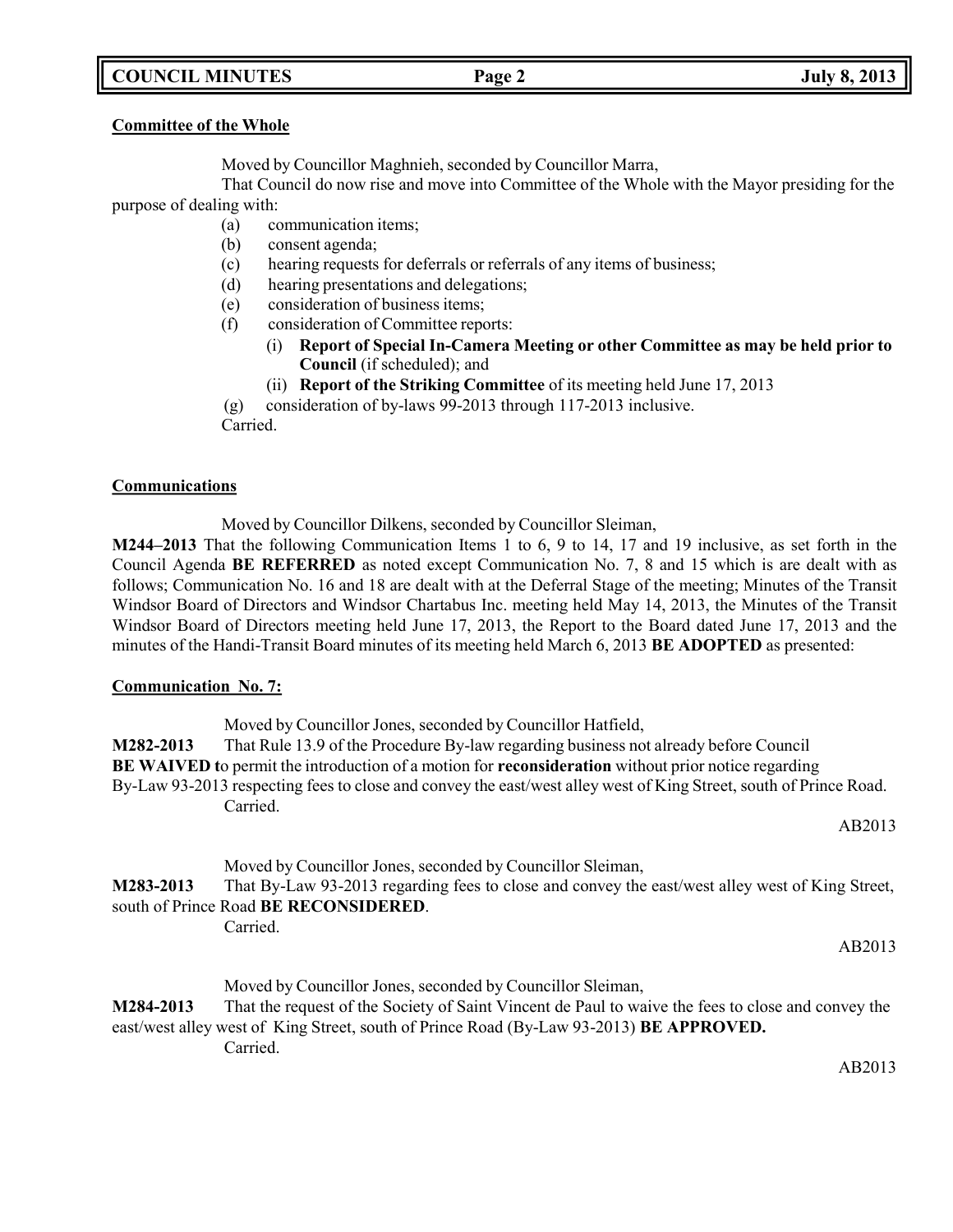### **COUNCIL MINUTES Page 3 July 8, 2013**

#### **Communication No. 8:**

Moved by Councillor Maghnieh, seconded by Councillor Marra,

**M285-2013** That the correspondence dated July 4, 2013 from Municipal Solutions- Energy and Infrastructure Analysis and Business Development, requesting to address Council at a future meeting regarding the benefits of Fair Wage policies **BE APPROVED.**

> The motion is **put** and is **lost** Aye votes: Councillors Maghnieh, Marra and Hatfield and Valentinis Nay votes: Councillors Gignac, Halberstadt, Jones, and Dilkens. Abstains: Councillor Sleiman Absent: Councillor Payne

> > GM2013

### **Communication No. 15:**

Moved by Councillor Sleiman, seconded by Councillor Maghnieh, **M286-2013** That the report of the City Engineer dated June 25, 2013 entitled "1160 Central Avenue – Application for Waste Disposal Site MOE Reference Number 7937-96TRVA" **BE RECEIVED** for information; and

That the correspondence **BE AMENDED** to include the hours of operation, Monday to Friday from 8:00 am to 5:00 pm and Saturdays from 8:00 am to 1:00 pm. Carried.

EI2013

| <b>Item</b>    | From                                                 | <b>Description</b>                                                                                                                                                                 |
|----------------|------------------------------------------------------|------------------------------------------------------------------------------------------------------------------------------------------------------------------------------------|
| $\mathbf{1}$   | Minister of State<br>Transport                       | Response from Minister of State (Transport) to correspondence <i>(attached)</i><br>regarding the closure of the Windsor Sandwich Post Office.<br>Note & File<br><b>GM2013</b>      |
| $\overline{2}$ | Association of<br>Municipalities of Ontario<br>(AMO) | Policing Update.<br><b>Chief of Police</b><br>Note & File<br><b>MMA2013</b>                                                                                                        |
| 3              | Association of<br>Municipalities of Ontario<br>(AMO) | Herbicide 2,4,5-T and Municipal Employees.<br><b>Executive Director of Human Resources</b><br><b>Executive Director of Parks &amp; Facilities</b><br>Note & File<br><b>MMA2013</b> |
| 4              | Ministry of the<br>Environment                       | Environmental Compliance Approval for sanitary and storm sewers to be<br>constructed on Aubin Road.<br><b>City Engineer</b><br>Note & File<br>EI2013                               |
| 5              | Ministry of the<br>Environment                       | Environmental Compliance Approval for sanitary and storm sewers to be<br>constructed on Pierre Avenue.<br><b>City Engineer</b><br>Note & File<br>EI2013                            |
| 6              | -Ministry of Agriculture<br>and Food                 | Strengthening the Ontario Horse Racing Industry.<br>Note & File                                                                                                                    |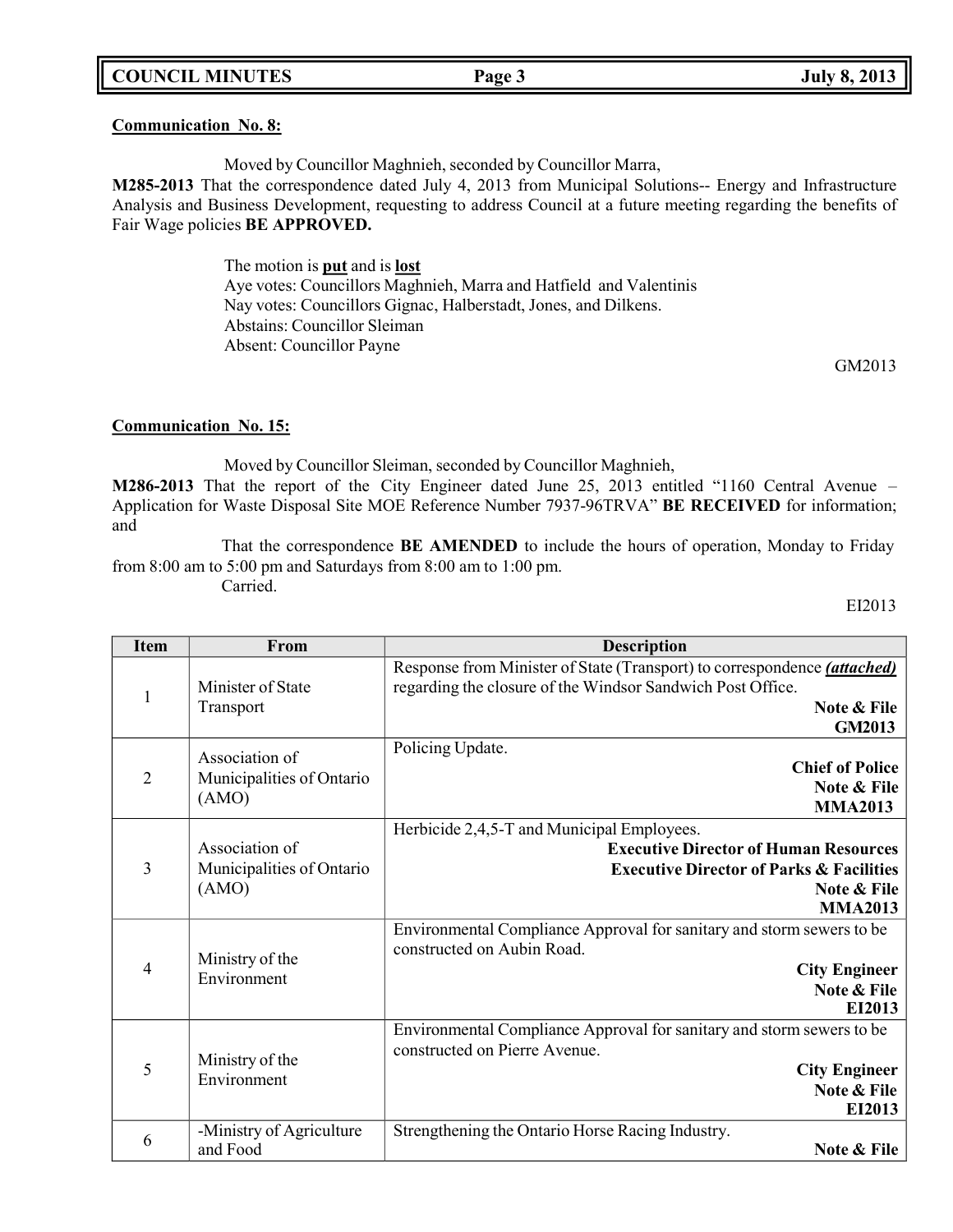# **COUNCIL MINUTES Page 4 July 8, 2013**

|    | -Ministry of Rural Affairs            | GP2013                                                                                                                         |
|----|---------------------------------------|--------------------------------------------------------------------------------------------------------------------------------|
|    |                                       | Request to waive the fee to close and convey the east/west alley west of<br>King Street, south of Prince Road (By-Law 93-2013) |
| 7  | Society of Saint Vincent              | <b>City Solicitor</b>                                                                                                          |
|    | de Paul                               | <b>Chief Financial Officer &amp; City Treasurer</b>                                                                            |
|    |                                       | <b>COUNCIL DIRECTION REQUESTED</b>                                                                                             |
|    |                                       | AB2013                                                                                                                         |
|    |                                       | Request to present to Windsor City Council regarding Fair Wage policies.                                                       |
| 8  | Municipal Solutions                   | <b>COUNCIL DIRECTION REQUESTED</b><br><b>GM2013</b>                                                                            |
|    |                                       | LaSalle Municipal Drainage Reports Notice of Public Meetings.                                                                  |
| 9  | <b>Dillon Consulting</b>              | <b>City Engineer</b>                                                                                                           |
|    |                                       | Note & File<br><b>SW2013</b>                                                                                                   |
|    |                                       | Application of ADA Architect Inc. for Site Plan Approval to permit                                                             |
|    |                                       | renovations to existing medical centre located at 1083 Ouellette Avenue.                                                       |
| 10 | Manager of Urban Design               | Note & File                                                                                                                    |
|    |                                       | ZS/11212                                                                                                                       |
|    |                                       | Outcome of RFP 39-13 Consulting Services for Operational Review of                                                             |
|    | <b>Community Development</b>          | the Windsor Essex Community Housing Corporation.                                                                               |
| 11 | & Health Commissioner                 | Note & File                                                                                                                    |
|    |                                       | GH/8204<br>Livelink 16587                                                                                                      |
|    |                                       | Former Grace Hospital Abatement and Demolition - Update Report.                                                                |
|    |                                       | Note & File                                                                                                                    |
| 12 | City Engineer                         | SB/11510                                                                                                                       |
|    |                                       | Livelink 16616                                                                                                                 |
|    |                                       | Tabulation by Ward of Approved Applications for Back Water Valve and<br>Sump Pump Subsidy.                                     |
| 13 | City Engineer                         | Note & File                                                                                                                    |
|    |                                       | <b>SW2013</b>                                                                                                                  |
|    |                                       | Livelink 16590                                                                                                                 |
|    |                                       | Former Grace Hospital Souvenir Bricks.<br>Note & File                                                                          |
| 14 | City Engineer                         | SB/11510                                                                                                                       |
|    |                                       | Livelink 16620                                                                                                                 |
|    |                                       | 1160 Central Avenue - Application for Waste Disposal Site MOE<br>Reference Number 7937-96TRVA.                                 |
| 15 | City Engineer                         | Note & File                                                                                                                    |
|    |                                       | EI2013                                                                                                                         |
|    |                                       | Livelink 16610                                                                                                                 |
|    |                                       | Tax Arrears and Collection - Supplemental Information.                                                                         |
| 16 | City Treasurer                        | Note & File                                                                                                                    |
|    |                                       | AF2013<br>Livelink 16635                                                                                                       |
|    |                                       | Minutes of the Transit Windsor Board of Directors and Windsor                                                                  |
| 17 |                                       | Chartabus Inc. meeting held May 14, 2013 and the minutes of the Handi-                                                         |
|    | Transit Windsor Board of<br>Directors | Transit Board minutes of its meeting held March 6, 2013.                                                                       |
|    |                                       | <b>TO BE ADOPTED</b><br><b>MB2013</b>                                                                                          |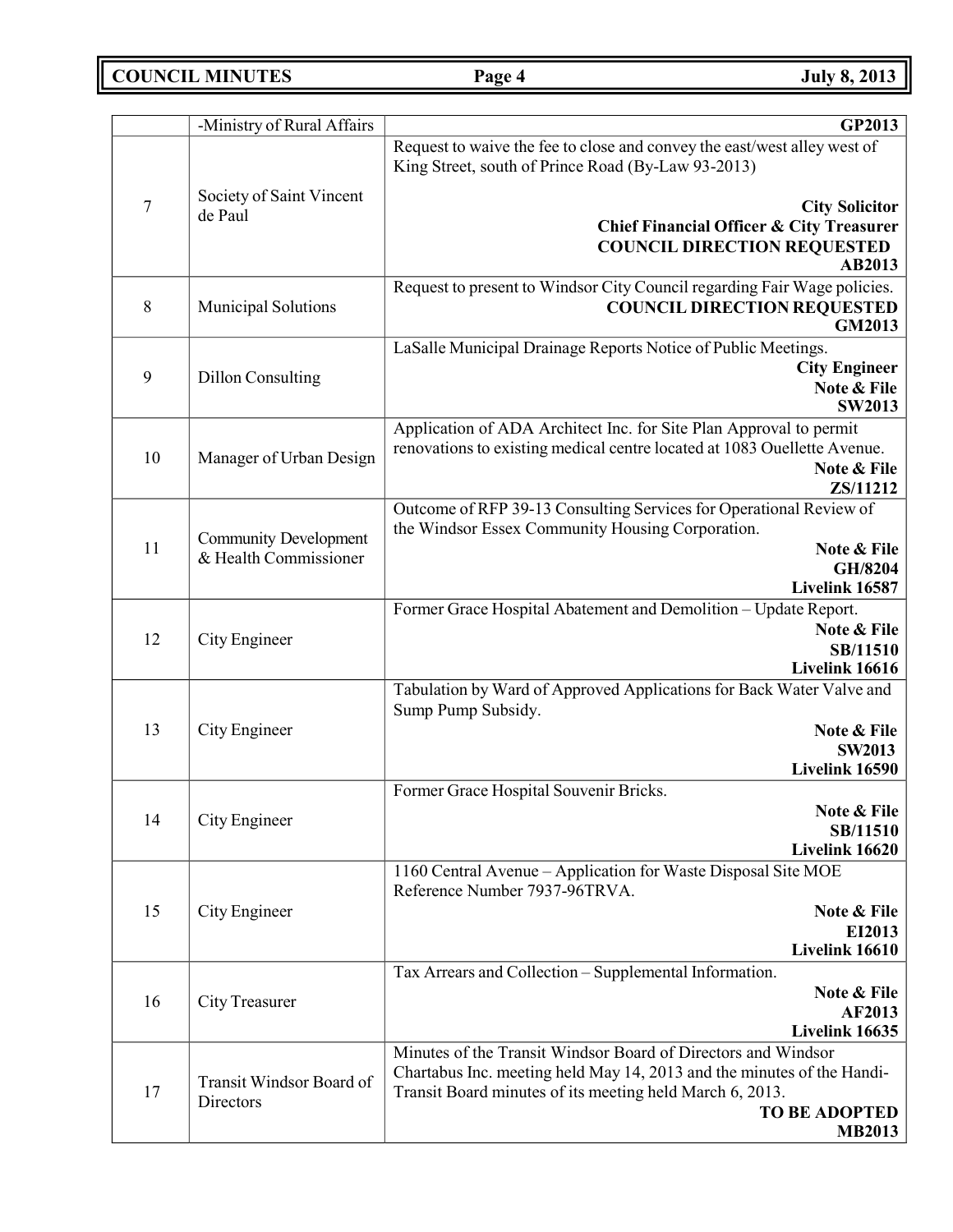| 18 | Transit Windsor Board of<br>Directors        | Minutes of the Transit Windsor Board of Directors meeting held June 12,<br>2013 and the minutes of the Windsor Chartabus Inc. meeting held June<br>12, 2013.<br><b>TO BE ADOPTED</b><br><b>MB2013</b> |
|----|----------------------------------------------|-------------------------------------------------------------------------------------------------------------------------------------------------------------------------------------------------------|
| 19 | Transit Windsor Board of<br><b>Directors</b> | Minutes of the Transit Windsor Board of Directors meeting held June 17,<br>2013 and report to the Board dated June 17, 2013.<br><b>TO BE ADOPTED</b><br><b>MB2013</b>                                 |

Carried.

Councillor Sleiman discloses an interest and abstains from voting on Communication No. 8.

## **Consent Agenda**

Moved by Councillor Valentinis, seconded by Councillor Dilkens,

That the following Consent Agenda and the recommendations contained in the administrative reports **BE APPROVED** as amended:

- Item 1 City Sale to H. Leveille, Vacant Land on John B. Avenue Registered Plan 759, Lots 7 and 8, save and except parts 2 and 3, Plan 12R-25110
- Item 2 Approval to Proceed with Road Rehab on Tecumseh Road and Wyandotte Street
- Item 3 Walker Road Corridor from Division Road to Ledyard Avenue Phase 3A, Tender #28-13
- Item 6 Contract to Pave City Hall West Entrance Loop
- Item 7 Pay As You Go Leasing Reserve, Funding for Windsor Police Service, Computer Aided Dispatch and Records Management Computer Servers
- Item 8 Administrative Penalty System, Appointment of Screening and Hearing Officer, and Approval of Policy for Accessible Parking Offences
- Item 11 2014 Proposed Budget Process & Timelines
- Item 12 Courtyards of Parkway Amend Condominium Agreement 2601-2621 Meadowbrook Lane
- Item 13 2013 Enhanced Capital Budget Ward Allocation

### **Consent Committee Reports**

|     | <b>Environment, Transportation and Public Safety Standing Committee</b> |                                                                                              |  |  |  |  |  |
|-----|-------------------------------------------------------------------------|----------------------------------------------------------------------------------------------|--|--|--|--|--|
| No. |                                                                         | <b>Description</b>                                                                           |  |  |  |  |  |
|     | Report No. 146                                                          | Report Recommendations - Traffic Study in the Area of the                                    |  |  |  |  |  |
|     |                                                                         | <b>Family Aquatic Complex</b>                                                                |  |  |  |  |  |
|     | Report No. 148                                                          | Minutes of the Town & Gown Committee held April 29, 2013                                     |  |  |  |  |  |
|     | Report No. 149                                                          | Minutes of the Windsor-Essex County Environment Committee meeting held May 2,<br>2013        |  |  |  |  |  |
|     | Report No. 150                                                          | Windsor Riverfront Retention Treatment Basin Project Wins Engineering Award of<br>Excellence |  |  |  |  |  |

|     | <b>Planning &amp; Economic Development Standing Committee</b> |                                                                                                                  |  |  |  |  |
|-----|---------------------------------------------------------------|------------------------------------------------------------------------------------------------------------------|--|--|--|--|
| No. |                                                               | <b>Description</b>                                                                                               |  |  |  |  |
|     | Report No. 153                                                | Zoning By-Law 8600 Housekeeping Amendment 2013-1                                                                 |  |  |  |  |
|     | Report No. 154                                                | East Pelton Secondary Plan: North Portion OPA No. 83                                                             |  |  |  |  |
|     | Report No. 155                                                | Request to close part of the north/south alley south of College Avenue, east of<br>Campbell Avenue; File SAA3889 |  |  |  |  |
|     | Report No. 156                                                | Economic Revitalization and Brownfield Redevelopment Community Improvement                                       |  |  |  |  |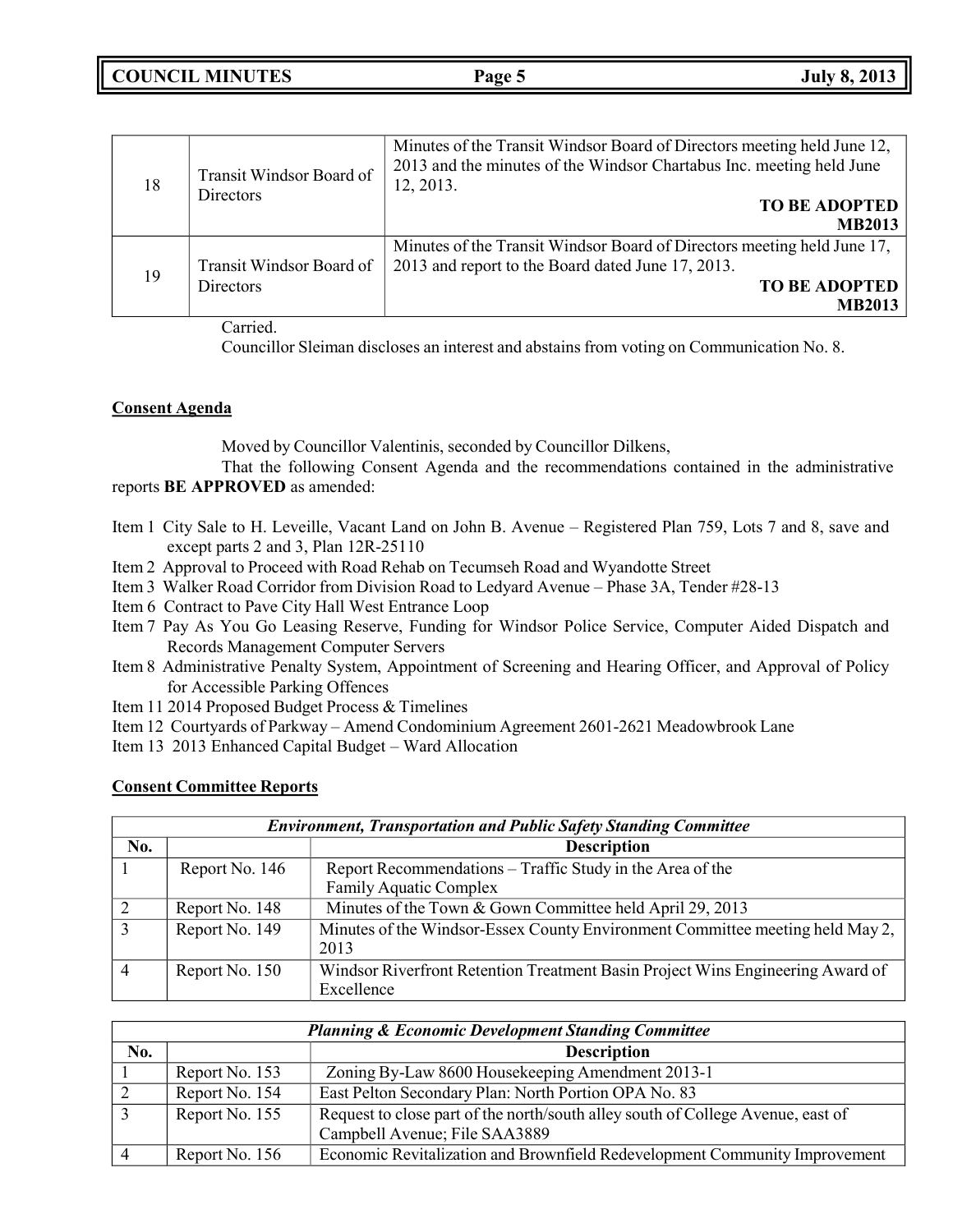**COUNCIL MINUTES Page 6 July 8, 2013**

|                | Plans $(CIP) - 2013$ Update                                                  |
|----------------|------------------------------------------------------------------------------|
| Report No. 157 | Olde Riverside Town Centre Business Association: 2013 Beautification Project |
| Report No. 158 | Minutes of the Windsor BIA Advisory Committee meeting held April 16, 2013    |

| <b>Social Development Health &amp; Culture Standing Committee</b> |                |                                                                                                                     |  |  |  |
|-------------------------------------------------------------------|----------------|---------------------------------------------------------------------------------------------------------------------|--|--|--|
| No.                                                               |                | Description                                                                                                         |  |  |  |
|                                                                   | Report No. 166 | Minutes of the Willistead Manor Inc. Executive Committee and Board of Directors                                     |  |  |  |
|                                                                   |                | and the Board of Directors meeting held April 11, 2013                                                              |  |  |  |
|                                                                   | Report No. 167 | Report No. 87 of the Board of Directors, Willistead Manor Inc. – Annual Report and<br>Financial Statements for 2012 |  |  |  |
|                                                                   | Report No. 168 | Brain Injury Association "Brain Injury Butterfly Memorial" Monument                                                 |  |  |  |
|                                                                   | Report No. 169 | Mahoney Family Memorial                                                                                             |  |  |  |

Carried.

### **Deferrals and/or Referrals and Withdrawals**

### **Item 4 2013 Final Tax Rates and Billing Information**

At the request of Legal Counsel this matter is being deferred to the July 22, 2013 meeting of Council to allow all interested parties to be in attendance.

#### **AF2013**

(For final disposition of this matter, see Clause **CR122/2013** in Schedule "A" attached hereto.)

### **Item 5 2013 Final Tax Rates and Billing Information – Supplemental Information**

At the request of Legal Counsel this matter is being deferred to the July 22, 2013 meeting of Council to allow all interested parties to be in attendance.

#### **AFB/11544**

(For final disposition of this matter, see Clause **CR123/2013** in Schedule "A" attached hereto.)

### **Communication No. 16**

### **Tax Arrears and Collection – Supplemental Information**

At the request of Legal Counsel this matter is being deferred to the July 22, 2013 meeting of Council to allow all interested parties to be in attendance.

Moved by Councillor Hatfield, seconded by Councillor Jones,

**M287–2013** That the supplemental information report of the City Treasurer dated July 4, 2013 entitled "Tax Arrears and Collection –Supplemental Information" **BE DEFERRED** to the July 22, 2013 meeting of Council to allow for all interested parties to be in attendance.

Carried.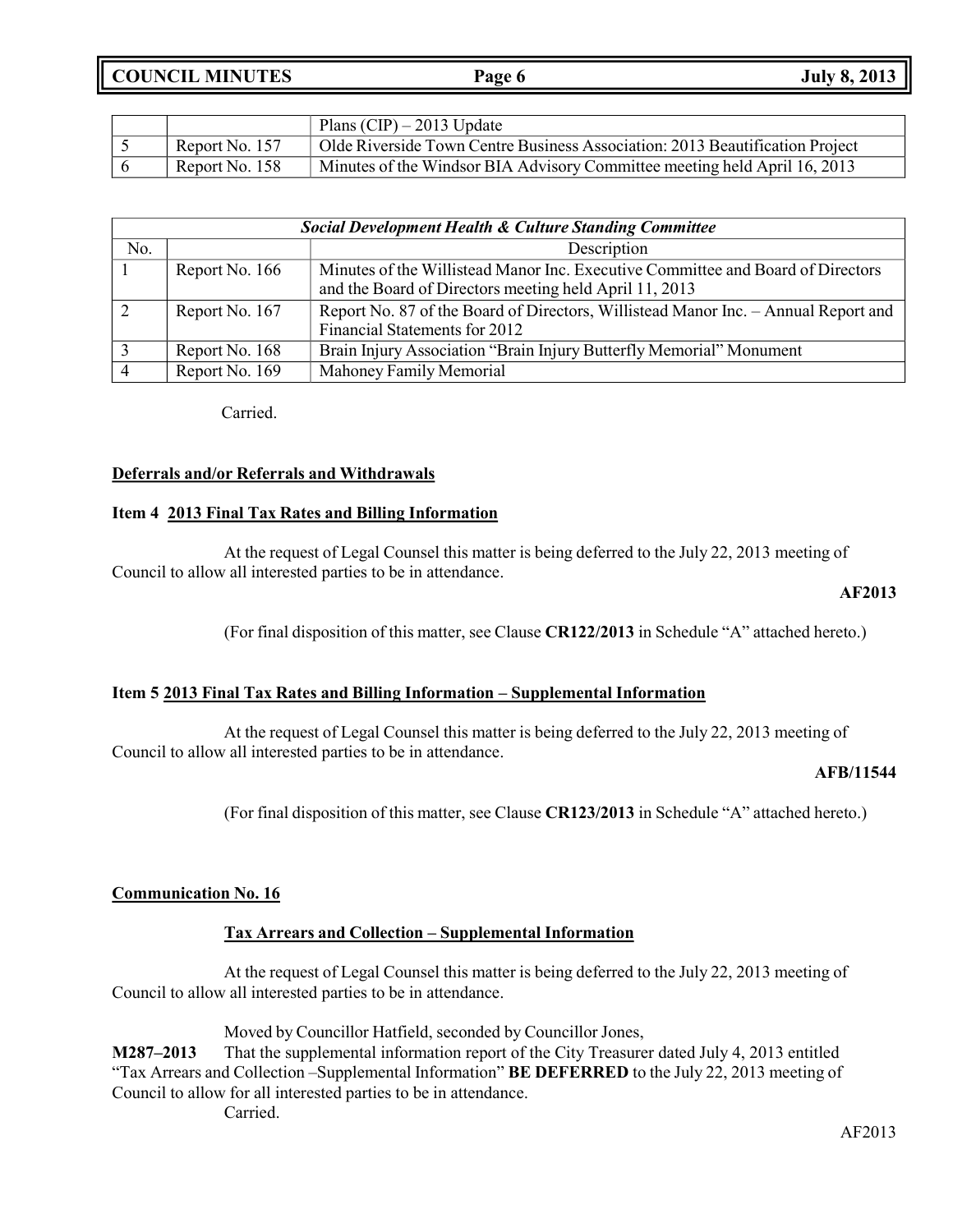## **Communication No. 18:**

Moved by Councillor Marra, seconded by Councillor Halberstadt, **M288-2013** That the Minutes of Transit Windsor and Windsor Chartabus Inc. meeting held June 12, 2013 **BE DEFERRED** and that Administration **BE DIRECTED** to prepare a detailed report regarding the Service Improvements (Transway 1C, Crosstown 2 and Lauzon 10) and **REPORT BACK** to Council. Carried.

**Presentations & Delegations:**

MB2013

## **PRESENTATIONS:**

None presented.

### **DELEGATIONS**

### **CQ15-2012 and M280-2012 Adopt-a-Park**

#### **Heather Burton, resident**

Heather Burton, resident, appears before Council to speak in support of the administrative recommendation to develop and implement an Adopt-a-Park Policy, stating that this program will assist with displaced youth in the community, and concludes by urging Council to adopt the policy.

#### **Jim Wood, President, CUPE Local 82**

Jim Wood, President, CUPE Local 82, appears before Council to speak in support of the administrative recommendation to develop and implement an Adopt-a-Park Policy, stating that Local 82 is in support of the program.

#### **SR2013** 9

(For final disposition of this matter, see Clause **CR127/2013** in Schedule "A" attached hereto.)

### **Transit Windsor Bus Stop Opportunities, Victoria Avenue Two-Way Conversion**

#### **Virginia Cosco-Pizzuti, 304830 Ontario Limited**

Virginia Cosco-Pizzuti, 304830 Ontario Limited, appears before Council to speak against the administrative recommendation regarding the bus stop that will be located on the east side of Victoria Avenue, north of the University Avenue, stating that the loss of 2 parking spaces will affect the business owners downtown, and concludes by urging Council to reject the administrative recommendation.

### **Larry Horwitz, Chair, Downtown Windsor BIA**

Larry Horwitz, Chair, Downtown Windsor BIA, appears before Council and is available for questions regarding the Transit Windsor bus stop opportunities and the Victoria Avenue Two-Way Conversion.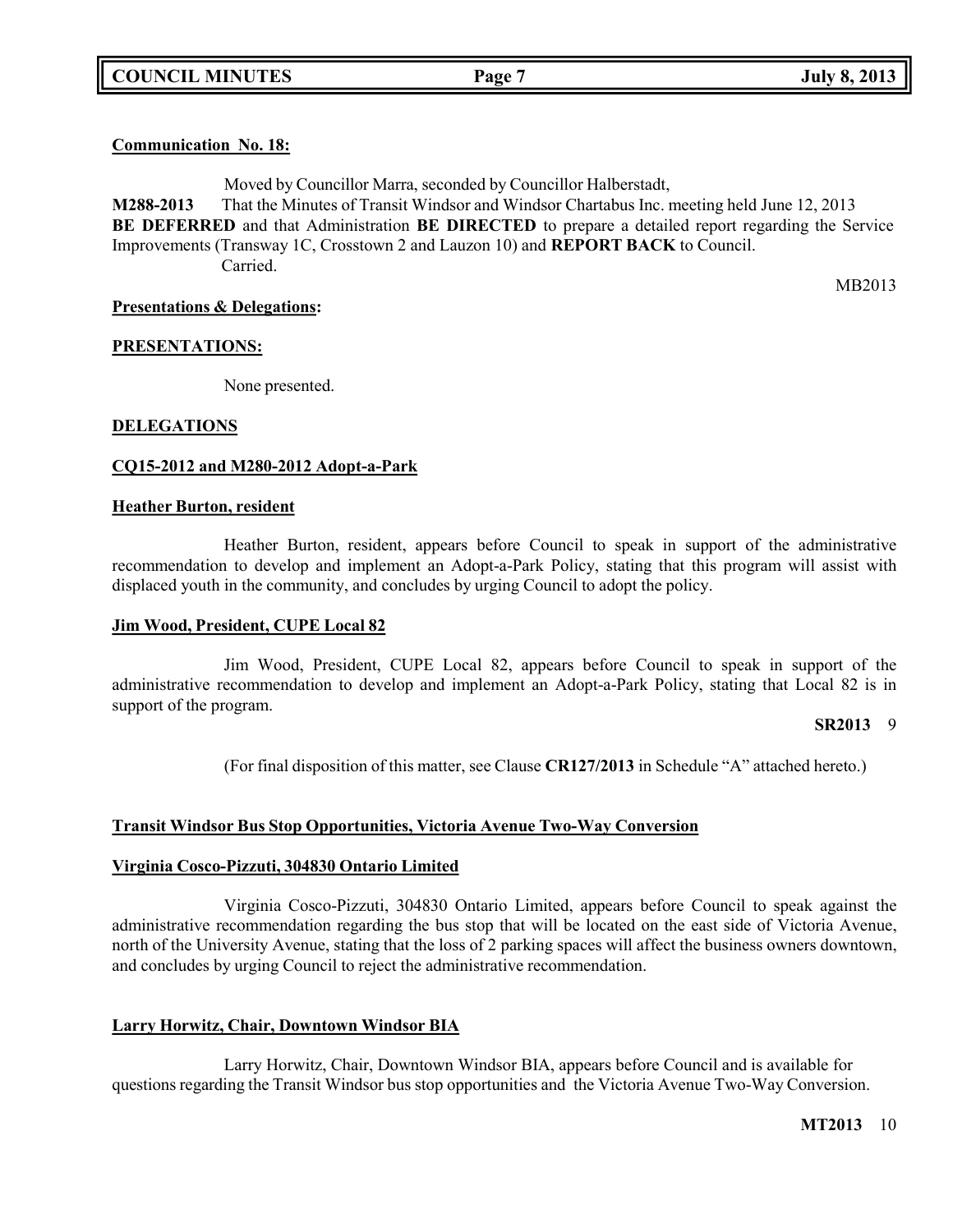|  | <b>COUNCIL MINUTES</b> |
|--|------------------------|
|--|------------------------|

## (For final disposition of this matter, see Clause **CR129/2013** in Schedule "A" attached hereto.) **Regular Business Items (for final disposition of these matters see Schedule "A" attached)**

Nil.

### **Consideration of Committee Reports**

Moved by Councillor Hatfield, seconded by Councillor Jones, **M289-2013** That **Report of the Striking Committee** of its meeting held June 17, 2013, BE **ADOPTED** as presented. Carried.

Councillor Maghnieh was absent from the meeting when the vote was taken on this matter.

ACO2013

### **By-laws**

Moved by Councillor Halberstadt, seconded by Councillor Marra, That the following By-laws No. 99-2013 through 117-2013 inclusive, be introduced and read a first and second time:

- 99-2013 "A BY-LAW TO FURTHER AMEND BY-LAW 9023 BEING A BY-LAW TO REGULATE VEHICULAR PARKING WITHIN THE LIMITS OF THE CITY OF WINDSOR ON MUNICIPAL STREETS, MUNICIPAL PARKING LOTS AND PRIVATE PROPERTIES", authorized by CAO2364, approved June 11, 2013
- 100-2013 "A BY-LAW TO APPOINT MUNICIPAL BY-LAW ENFORCEMENT OFFICERS TO ENFORCE PARKING BY-LAW 9023 IN THE CITY OF WINDSOR", authorized by Procedure By-Law 98-2011
- 101-2013 "A BY-LAW TO FURTHER AMEND BY-LAW NUMBER 8600 CITED AS THE "CITY OF WINDSOR ZONING BY-LAW"", authorized by M218-2013, adopted June 4, 2013
- 102-2013 "A BY-LAW TO FURTHER AMEND BY-LAW NUMBER 3-2006, BEING A BY-LAW TO ESTABLISH STANDARDS RESPECTING YARD WASTE & EXTERIOR PROPERTY MAINTENANCE AND TO PROHIBIT LITTERING IN THE CITY OF WINDSOR", authorized by M259-2013, adopted June 17, 2013
- 103-2013 "A BY-LAW TO FURTHER AMEND BY-LAW 9023 BEING A BY-LAW TO REGULATE VEHICULAR PARKING WITHIN THE LIMITS OF THE CITY OF WINDSOR ON MUNICIPAL STREETS, MUNICIPAL PARKING LOTS AND PRIVATE PROPERTIES", authorized by M260-2013, adopted June 17, 2013
- 104-2013 "A BY-LAW TO FURTHER AMEND BY-LAW NUMBER 9148 BEING A BY-LAW TO REGULATE TRAFFIC WITHIN THE LIMITS OF THE CITY OF WINDSOR", authorized by M260-2013, adopted June 17, 2013
- 105-2013 "A BY-LAW TO AUTHORIZE ENTERING INTO OF AN AGREEMENT WITH THE SUNCOR ENERGY PRODUCTS PARTNERSHIP FOR THE PROVISION OF A MUNICIPAL CAPITAL FACILITY AT 3110 SANDWICH STREET", authorized by CR281/2011, adopted November 7, 2011

**COUNCIL EXECUTE: COUNCIL EXECUTE: Page 8 July 8, 2013**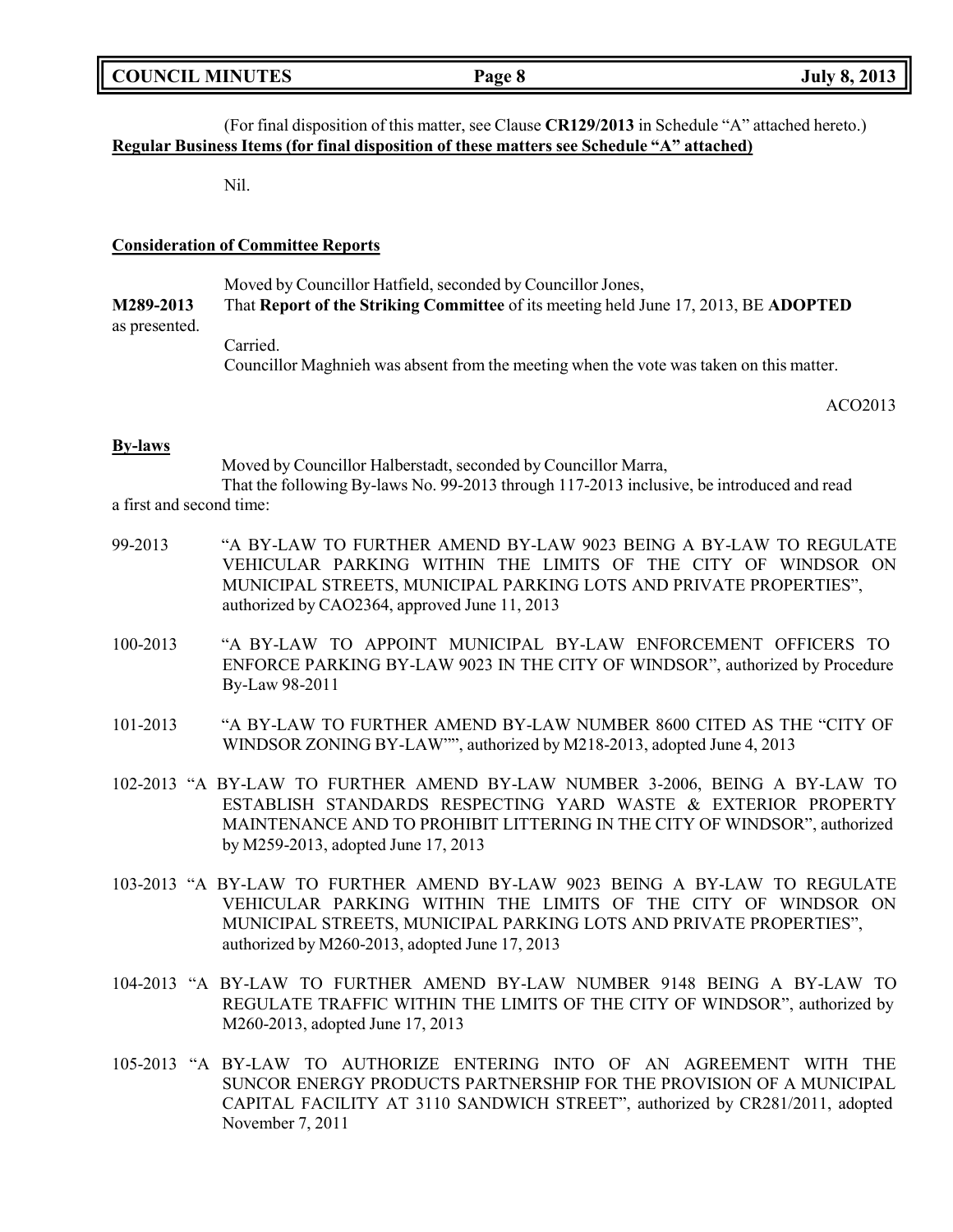**COUNCIL MINUTES Page 9 July 8, 2013**

- 106-2013 "A BY-LAW TO AMEND BY-LAW 994 BEING A BY-LAW TO CLOSE UP AND CONVEY THE NORHT/SOUTH ALLEY BETWEEN BELLE ISLE VIEW BOULEVARD AND FAIRVIEW BOULEVARD FROM TRANBY STREET TO EDGAR AVENUE", authorized by M134-2013, adopted April 8, 2013
- 107-2013 "A BY-LAW TO AMEND BY-LAW 1012 BEING A BY-LAW TO AUTHORIZE THE SALE OF ALLEY SITUATED BETWEEN EDGAR AVENUE ON THE NORTH LIMIT AND TRANBY AVENUE ON THE SOUTH LIMIT AND BETWEEN BELLE ISLE VIEW BOULEVARD ON THE EAST SIDE AND FAIRVIEW BOULEVARD ON THE WEST SIDE, PLAN 835, CITY OF WINDSOR", authorized by M134-2013, adopted April 8, 2013
- 108-2013 "A BY-LAW TO DEDICATE LAND AS A PUBLIC HIGHWAY KNOWN AS ST. LUKE ROAD", authorized by CR76/2011, adopted February 28, 2011
- 109-2013 "A BY-LAW TO DEDICATE LAND AS A PUBLIC HIGHWAY KNOWN AS WYANDOTTE STREET EAST", authorized by CR76/2011, adopted February 28, 2011
- 110-2013 "A BY-LAW TO DEDICATE LAND AS A PUBLIC HIGHWAY KNOWN AS WALKER ROAD", authorized by CR76/2011, adopted February 28, 2011
- 111-2013 "A BY-LAW TO DEDICATE LAND AS A PUBLIC HIGHWAY", authorized by CR76/2011, adopted February 28, 2011
- 112-2013 "A BY-LAW TO AMEND BY-LAW 9023 BEING A BY-LAW TO REGULATE VEHICULAR PARKING WITHIN THE LIMITS OF THE CITY OF WINDSOR ON MNICIPAL STREETS, MUNICIPAL PARKING LOTS AND PRIVATE PROPERTIES AND A BY-LAW TO ESTABLISH A SYSTEM FOR ADMINISTRATIVE PENALTIES AND FEES", authorized by M148-2013, adopted
- 113-2013 "A BY-LAW TO AUTHORIZE THE CORPORATION OF THE CITY OF WINDSOR TO ENTER INTO EXTENSION AGREEMENTS AND FOR THE CHIEF ADMINISTRATIVE OFFICER AND CLERK TO EXECUTE SUCH AGREEMENTS", authorized by M41-2012, adopted January 23, 2012
- 114-2013 "A BY-LAW TO FURTHER AMEND BY-LAW 188-2000, BEING A BY-LAW TO APPOINT PROVINCIAL OFFENCES OFFICERS FOR THE CORPORATION OF THE CITY OF WINDSOR", authorized by Procedure By-Law 98-2011
- 115-2013 "A BY-LAW TO AMEND BY-LAW NUMBER 22-2009 BEING A BY-LAW TO DESIGNATE THE SANDWICH HERITAGE CONSERVATION DISTRICT, AND ADOPT THE SANDWICH CONSERVATION DISTRICT PLAN", authorized by M263-2013, adopted June 17, 2013
- 116-2013 "A BY-LAW TO AMEND BY-LAW NUMBER 22-2009 BEING A BY-LAW TO DESIGNATE THE SANDWICH HERITAGE CONSERVATION DISTRICT, AND ADOPT THE SANDWICH CONSERVATION DISTRICT PLAN", authorized by M263-2013, adopted June 17, 2013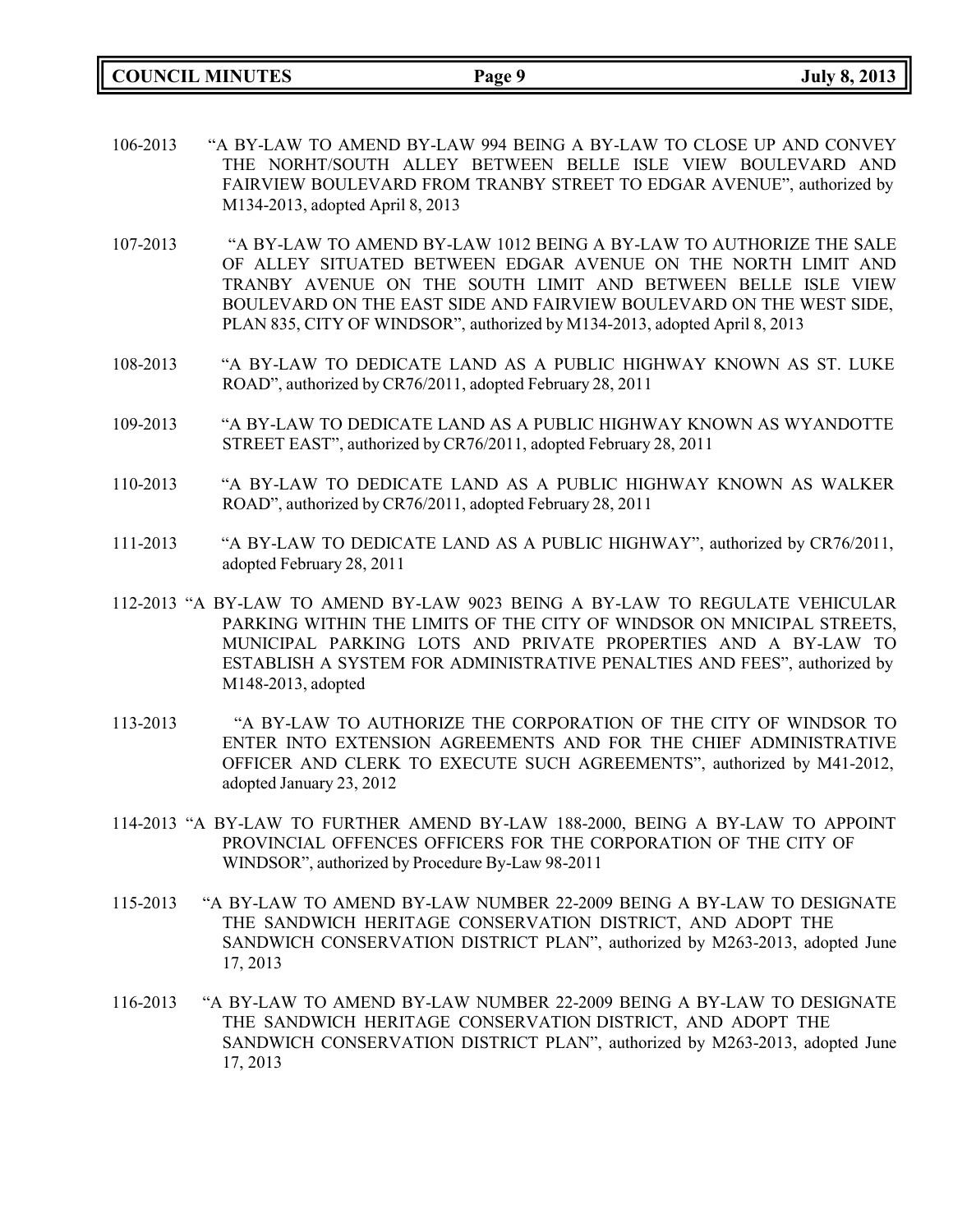# **COUNCIL MINUTES Page 10 July 8, 2013**

| 117-2013 |                      |  | "A BY-LAW TO CONFIRM THE PROCEEDINGS OF THE COUNCIL OF THE           |  |  |  |
|----------|----------------------|--|----------------------------------------------------------------------|--|--|--|
|          |                      |  | CORPORATION OF THE CITY OF WINDSOR AT ITS MEETING HELD ON THE EIGHTH |  |  |  |
|          | DAY OF JULY, $2013"$ |  |                                                                      |  |  |  |

Carried.

Councillor Maghnieh was absent from the meeting when the vote was taken on this matter.

Moved by Councillor Gignac, seconded by Councillor Sleiman,

That the Committee of the Whole does now rise and report to Council respecting the business items considered by the Committee:

- **1) Communication Items (as amended)**
- **2) Consent Agenda (as amended)**
- **3) Items Deferred**
- **Items Referred**
- **4) Consideration of the Balance of Business Items (see Schedule "A")**
- **5) Committee Reports (as presented)**
- **6) By-laws given first and second readings (as presented)**

Carried.

Councillor Maghnieh was absent from the meeting when the vote was taken on this matter.

### **Notices of Motion**

Moved by Councillor Halberstadt, seconded by Councillor Hatfield,

**M290-2013** That Rule 13.9 of the Procedure By-law 98-2011 regarding business not already before Council **BE WAIVED** to permit the introduction of a motion for consideration without prior notice regarding the Windsor Port Authority and clear-cutting Ojibway Shores and accepting fill.

Carried. Councilors Gignac and Dilkens voting nay.

Moved by Councillor Halberstadt, seconded by Councillor Hatfield

**M291-2013** That the Windsor-Essex County Environment Committee Report No. 73 of the meeting held July 4, 2013 regarding the Windsor Port Authority and clear-cutting Ojibway Shores and accepting fill BE APPROVED.

The motion is **put** and is **lost**

At the request of Councillor Hatfiled a **recorded vote** is taken:

### **RESULTS OF RECORDED VOTE:**

|              | In Favour Councillors Halberstadt, Hatfield, and Marra                            |  |
|--------------|-----------------------------------------------------------------------------------|--|
|              | Opposed Councillors Gignac, Sleiman, Dilkens, Jones, Valentinis and Mayor Francis |  |
| Abstain None |                                                                                   |  |
|              | Absent Councillors Maghnieh and Payne                                             |  |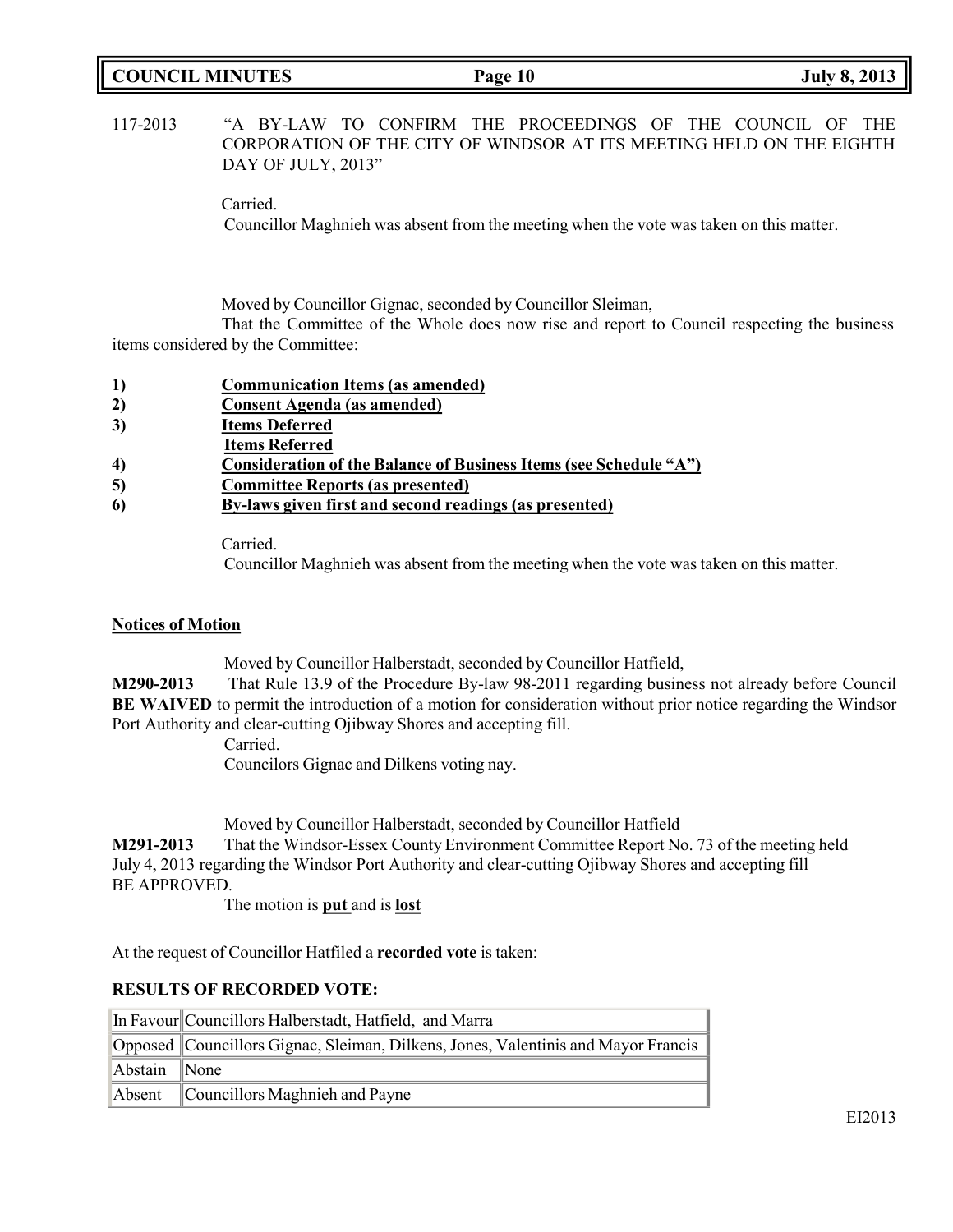### **COUNCIL MINUTES Page 11 July 8, 2013**

#### **Third Reading of By-laws**

Moved by Councillor Valentinis, seconded by Councillor Dilkens,

That the following By-laws No. 99-2013 through 117-2013 inclusive, having been read a first and second time be now read a third time and finally passed and that the Mayor and Clerk **BE AUTHORIZED** to sign and seal the same notwithstanding any contrary provision of the Council.

Carried.

#### **Petitions**

None presented.

#### **Council Questions**

Moved by Councillor Hatfield, seconded by Councillor Jones ,

**M292-2013** That the following Council Question by Councillor Hatfield **BE APPROVED**, and that Administration **BE DIRECTED** to proceed with the necessary actions to respond to the Council Question in the form of a written report, consistent with Council"s instructions, and in accordance with Section 17.1 of the Procedure By-law 98-2011:

CQ23-2013 Asks does a municipality have the ability to regulate pedestrian safety on private lots that service fast food restaurants – and if so – could we receive a report on whether we can impose a requirement that speed bumps and pedestrian crossing markers be mandatory as a means of protecting pedestrians who walk back and forth while vehicles are coming and going sometimes at speeds deemed unsafe to many pedestrians.

Carried.

### **Adjournment**

of the Mayor. Moved by Councillor Hatfield, seconded by Councillor Marra, That this Council meeting stand adjourned until the next regular meeting of Council or at the call

Carried.

**THIS IS A DRAFT COPY**

Accordingly, the meeting is adjourned at 7:45 o'clock p.m.

**CITY CLERK**

**MAYOR**

### **SUPERVISOR OF COUNCIL SERVICES/DEPUTY CLERK**

GM2013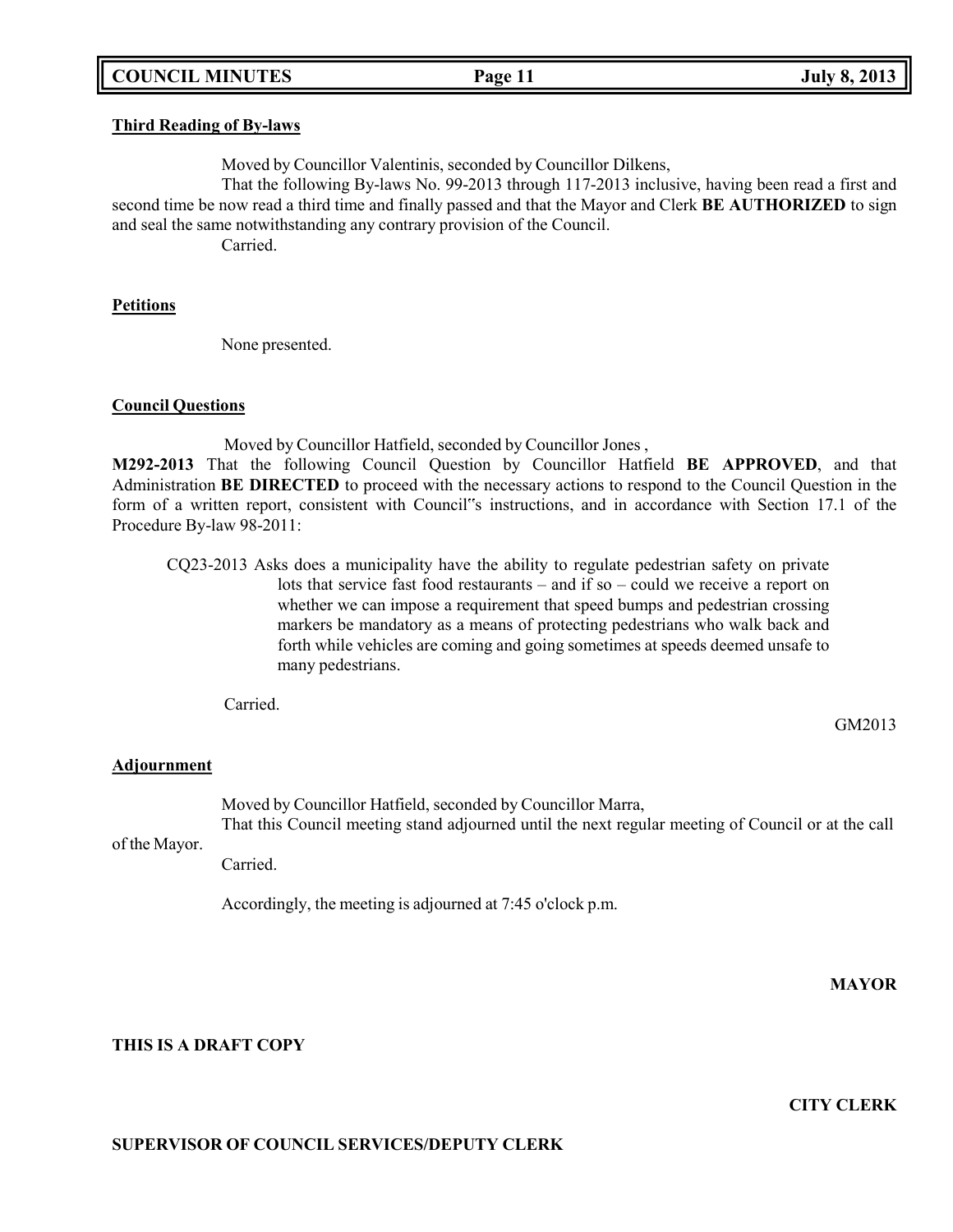Valentinis Dilkens

### CR119/2013

I. That **APPROVAL BE GIVEN** to the sale of the following City of Windsor surplus land:

## **1. PURCHASER:**

Heath Gregory Leveille 365 John B Avenue Windsor ON N9C 3G1

# **2. PROPERTY:**

Vacant approximate 79.7" X 89.5" X 79.9" X 85.8" more or less situated on the north side of John B Avenue, legally described as Lots 7 and 8, Registered Plan 759 save and except Parts 2 and 3, Plan 12R-25110

**3. SALE PRICE:** \$6,000.00 plus HST as applicable.

# **4. CONDITIONS:**

- 1] The Purchaser submits a \$1,000.00 deposit with the offer payable to the City of Windsor.
- 2] This transaction shall be completed within 30 days of City Council acceptance.
- **5. ACCOUNT CREDITED:** 160-6940-0229611
- II. That the Chief Administrative Officer and City Clerk **BE AUTHORIZED** to sign any required written documents satisfactory in form and content to the City Solicitor, in financial content to the Chief Financial Officer and City Treasurer and that the transaction **BE COMPLETED** electronically, for the property where it is available, pursuant to By-Law 366-2003 and that the Chief Administrative Officer and the City Clerk **BE AUTHORIZED** to execute all documents necessary to complete the transaction, as required, and that the City Solicitor or designate **BE AUTHORIZED** to execute documents standard to a real estate transaction.
- III. That the City Solicitor **BE DIRECTED** to prepare a by-law to dedicate Part of Lots 6-8 inclusiveand Part of Lots 11 and 12, Registered Plan 759 and more particularly designated as Parts 1-5, Plan 12R-25110 as part of the public highway known as John B Avenue.

Carried.

Report Number **16623 APM2013 C1**

Valentinis Dilkens

### CR120/2013

- I) That City Council **AUTHORIZE** Administration to move forward with the road work allocated in the 2013 Capital Budget of which was a placeholder of \$4.4 million for:
	- i) Tecumseh Road Drouillard to Rivard
	- ii) Wyandotte Lincoln to Bruce,

And that staff **BE AUTHORIZED** to tender the works and proceed in 2013 and 2014; that all contracts for the works be **PRE-APPROVED**, subject to being within the allocated budget, and that the Chief Administrative Officer and City Clerk **BE AUTHORIZED** to sign the agreements, in form satisfactory to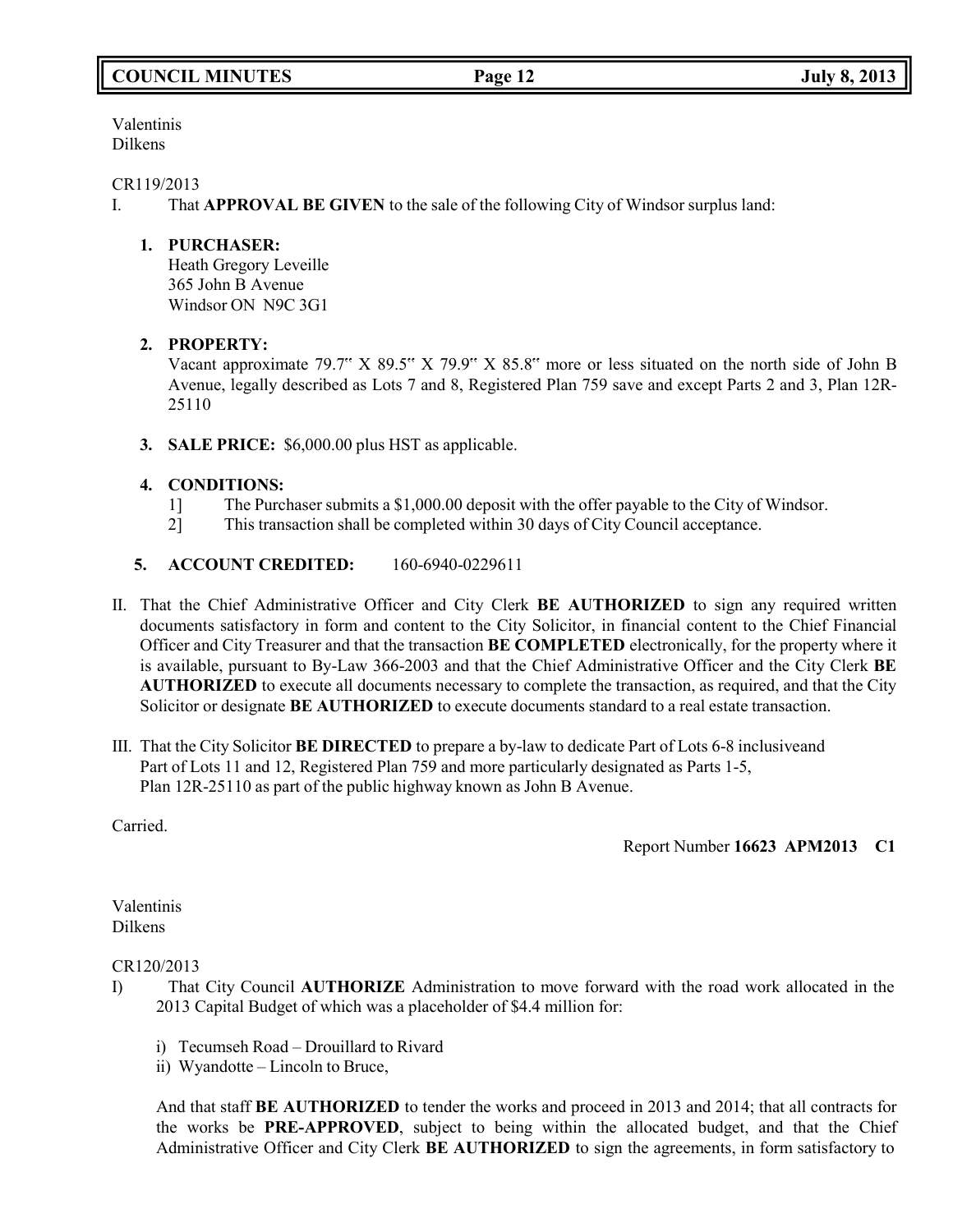# **COUNCIL MINUTES Page 13 July 8, 2013**

the City Solicitor, financial content satisfactory to the City Treasurer and technical content to the City Engineer.

II) That Administration **REPORT BACK** to City Council the results of all tenders that were awarded and approved.

Carried.

Report Number **16612 SW2013 C2**

### Valentinis Dilkens

### CR121/2013

- **I.** That the CAO and City Clerk **BE AUTHORIZED** to sign a contract with Coco Paving Inc., satisfactory in form to the City Solicitor, in financial content to the Chief Financial Officer and City Treasurer, and in technical content to the City Engineer for the reconstruction of Phase 3A - Walker Road Corridor, from Division Road to Ledyard Avenue in the amount of \$3,497,000 plus HST), to be funded from Project ID# 7104001 (Walker Road Corridor), subject to the terms and conditions of the City"s Purchasing By-law 93- 2012, and
- **II.** That any claims or other costs incurred result in funds being required beyond the \$15,000,000 funded by the Province of Ontario through the Lets Get Windsor Moving (LGWEM) agreements that these **BE FUNDED** from a future Capital Works budget allocation for Walker Road in 2015 or through project savings from other Public Works projects.

Carried.

Report Number **16613 SW/7961 C3**

Hatfield Jones

### CR122/2013

That the imposed penalty and interest for non –payment of property taxes as outlined in the City Treasurers report dated June 3, 2013 entitled " 2013 Final Tax Rates and Billing Information" **BE DEFERRED** to the July 22, 2013 meeting of Council to allow for all interested parties to be in attendance.

Carried.

Report Number **16601 AF2013 4**

Hatfield Jones

### CR123/2013

That the supplemental information report of the City Treasurer dated June 13, 2013 entitled "2013 Final Tax Rates and Billing Information –Supplemental Information" **BE DEFERRED** to the July 22, 2013 meeting of Council to allow for all interested parties to be in attendance.

Carried.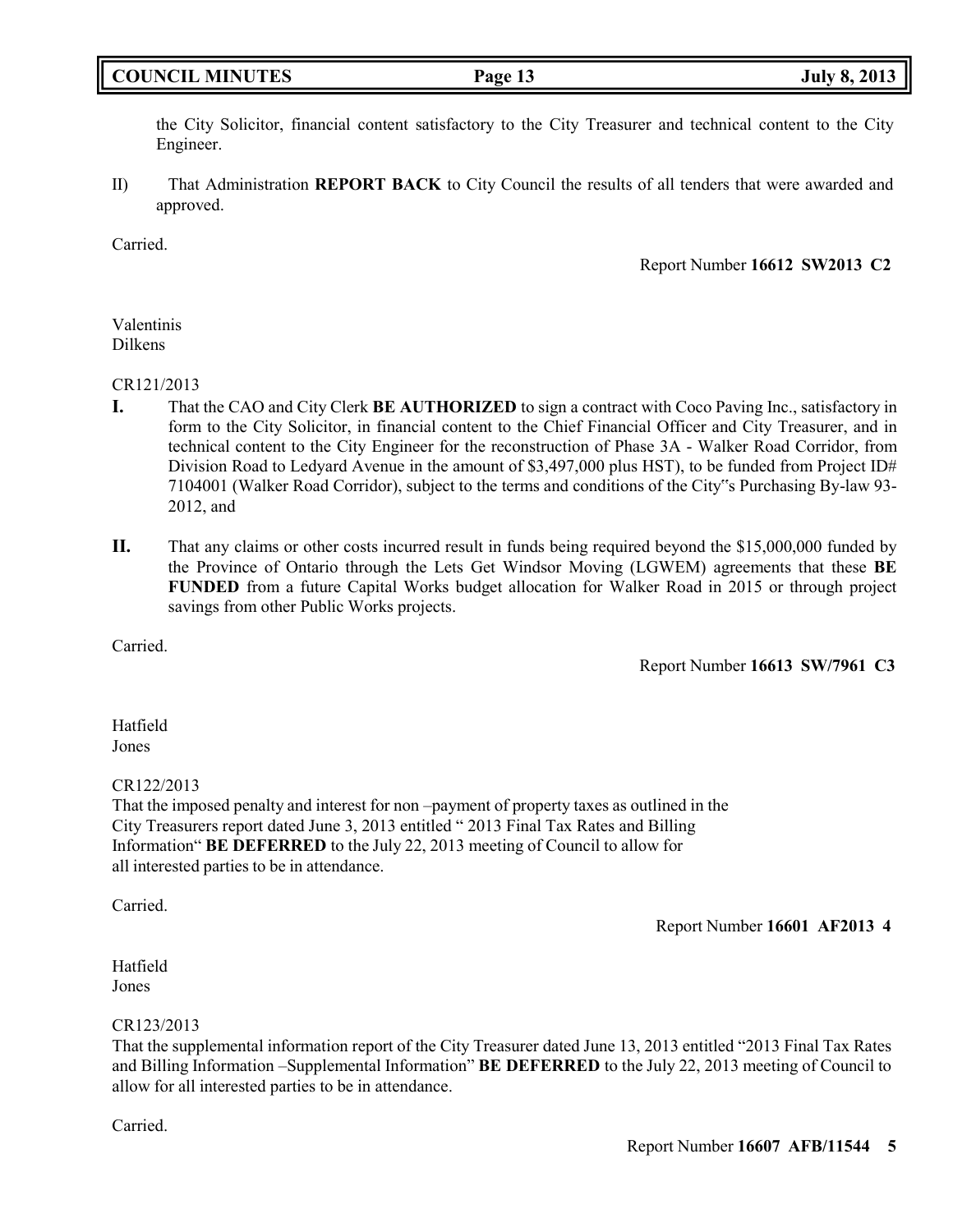# **COUNCIL MINUTES Page 14 July 8, 2013**

Valentinis Dilkens

#### CR124/2013

THAT the report of the City Clerk dated June 19, 2013 regarding the approval of a contract to Coco Paving to pave the City Hall Square West Entrance Loop at a cost not to exceed \$18,000.00 **BE RECEIVED FOR INFORMATION**; and

THAT COUNCIL **CONFIRM** and **RATIFY** its decision to approve the above noted work.

Carried.

Report Number **16614 SW2013 C6**

Valentinis Dilkens

### CR125/2013

That City Council **APPROVE** funding from the Pay As You Go Leasing Reserve Fund 170 for the replacement of Windsor Police Service (WPS) Computer Aided Dispatch and Records Management computer servers and also extension of its existing equipment warranty, at a total cost not to exceed \$323,368 plus applicable taxes.

Carried.

Report Number **16624 AE2013 SP2013 C7**

Valentinis Dilkens

CR126/2013

- **I.** That administration **BE DIRECTED** to advertise for the position of the Hearing Officer pursuant to By-law 80-2013, for the remainder of the council term being September 1, 2013 to December 31, 2014 and **REPORT BACK** to Council on the successful candidate.
- **II.** That Council **APPROVE** the Policy for Parking Bylaw 9023 Cancellation/Fine Reduction of Accessible Parking Tickets attached hereto as Appendix " A" , to replace Enforcement of Parking Bylaw 9023 and Parking Ticket Cancellation/Fine Reduction which was approved by Council by CR228/2007 on June 11, 2007, since the latter policy has become obsolete with the advent of the Administrative Penalty System.

Carried.

**Appendices** Policy

Report Number **16622 ST2013 C8**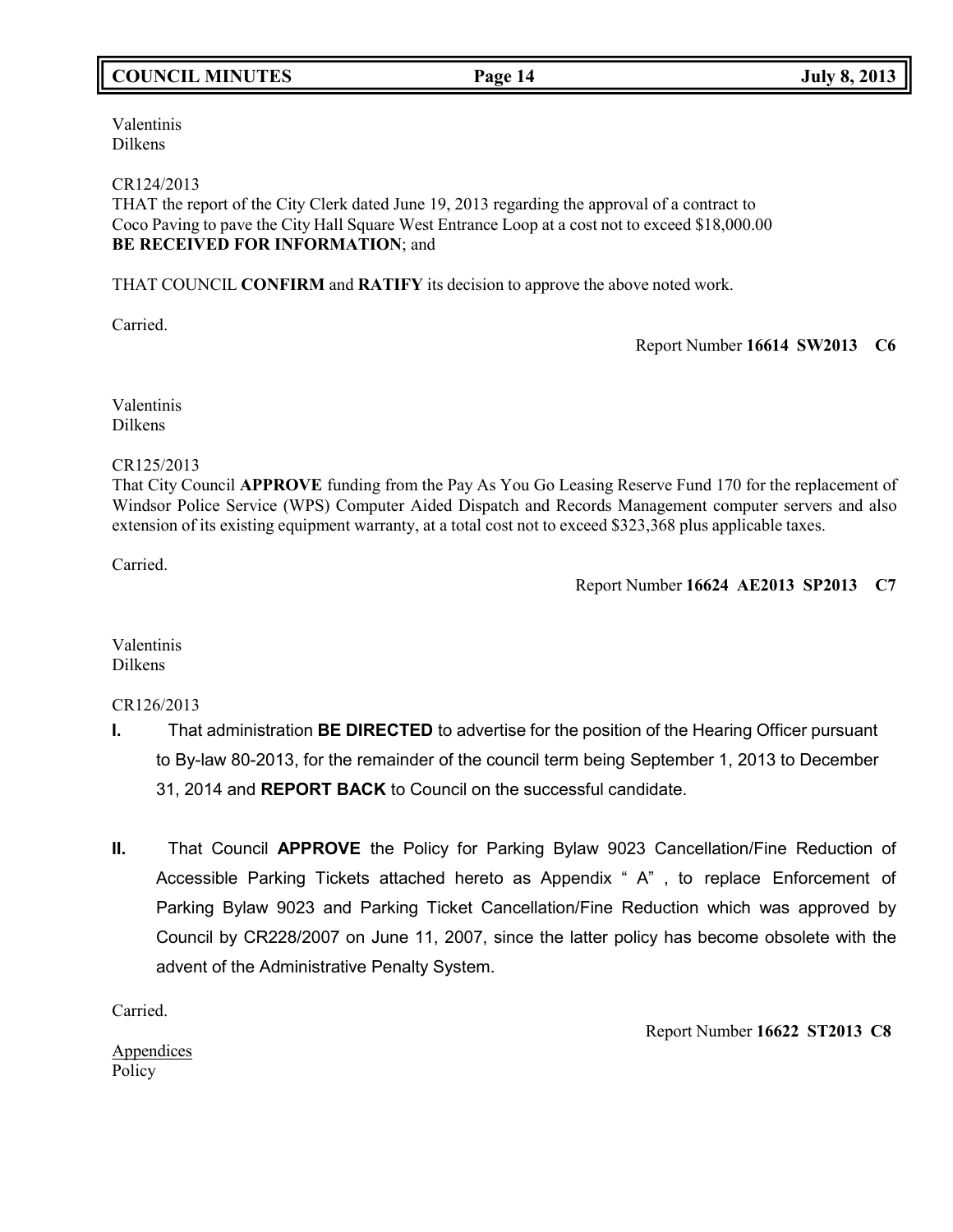# **COUNCIL MINUTES Page 15 July 8, 2013**

Sleiman Jones

### CR127/2013

- I. THAT Council **APPROVE** the report of the Executive Director of Parks and Facilities dated June 24 2013 and the accompanying Adopt-a-Park policy attached as Appendix "A"; and
- II. THAT any and all Adopt-a-Park procedure(s) **BE DEVELOPED**, **IMPLEMENTED, and AMENDED** from time to time as necessary; subject to approval by the Chief Administrative Officer.

Carried.

Report Number **16588 SR2013 9**

**Appendices** Policy

Jones Marra

### CR129/2013

THAT the recommended location for the Transit Windsor bus stop on the east side of Victoria Avenue, north of University Avenue **BE SUPPORTED**;

THAT Parking Bylaw 9023 **BE AMENDED** as per Appendix A to facilitate the above;

THAT the City Solicitor **BE DIRECTED** to prepare the necessary documents to amend the by-laws; and

THAT a review of the appropriateness of angle parking on the east side of Victoria Avenue between University Avenue and Chatham Street be undertaken in conjunction with the Downtown Traffic Study.

Carried. Councillor Valentinis voting nay.

Report Number **16617 MT2013 10**

Valentinis Dilkens

### CR130/2013

**THAT** the report of the Chief Financial Officer & City Treasurer dated June 19, 2013 regarding the 2014 Proposed Budget Process & Timeline **BE RECEIVED** for information and;

**THAT** the process identified herein regarding the development of the 2014 operating and capital budgets **BE APPROVED** and;

**THAT** the Chief Administrative Officer **BE DIRECTED** to provide all City Departments and City Funded Agencies, Boards, Committees & Commissions (*Windsor Police Services, Transit Windsor (including Handi-Transit), Windsor Public Library, Essex Region Conservation Authority, Windsor Essex Health Unit, Arts Council, Artcite Inc., Centres for Seniors, Tourism Windsor-Essex, Windsor Essex County Development Corporation, Essex-Windsor Solid Waste Authority*) with direction to prepare a 2014 budget within their 2013 funding levels and further, that they bring forward reduction options totalling up to 10% of their 2013 net budget to ensure sufficient options are identified to achieve Council"s fiscal goals. The appropriate percentage is to be determined by the Chief Administrative Officer after completion of the refinement of the 2014 budget pressures and expected offsets.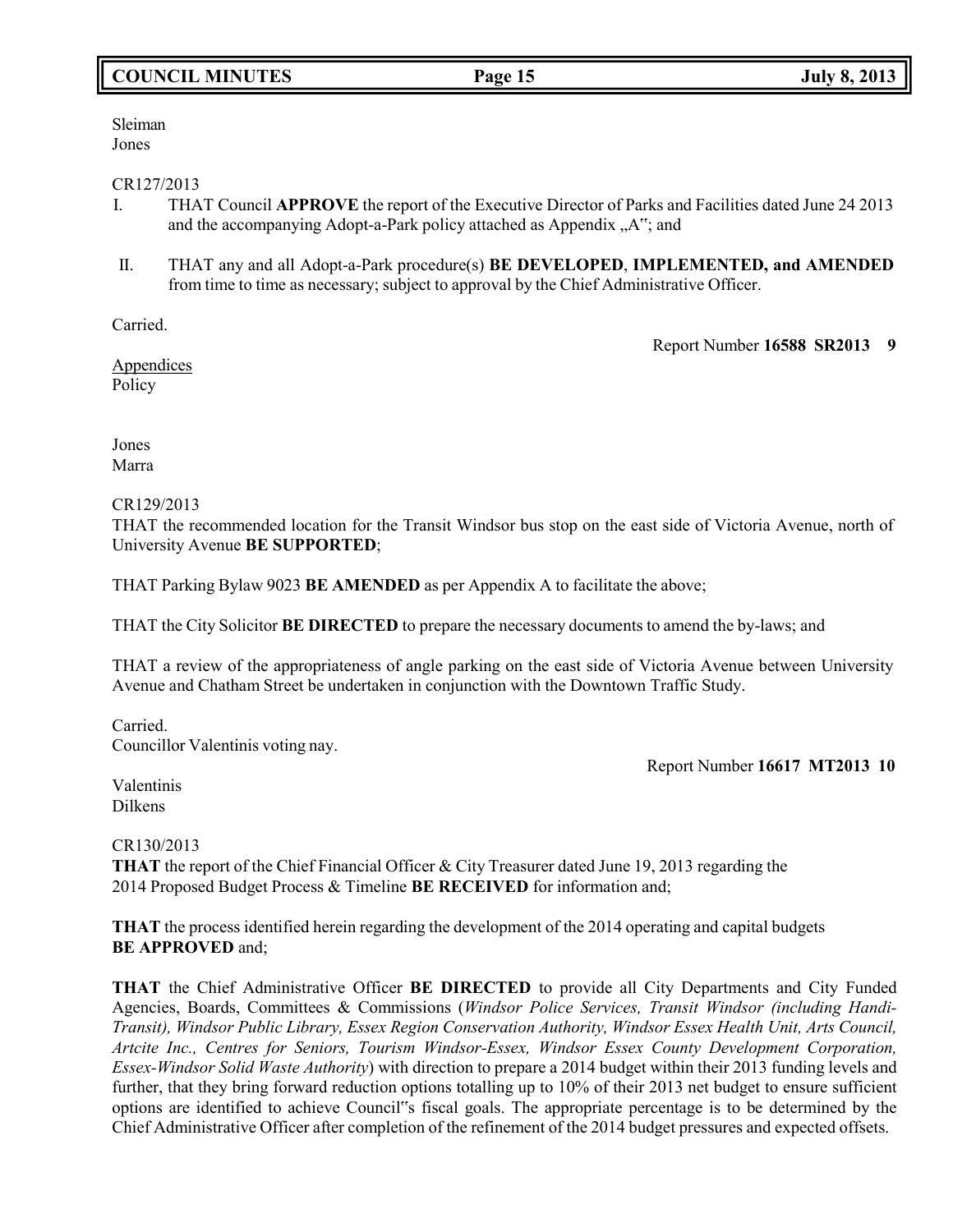# **COUNCIL MINUTES Page 16 July 8, 2013**

**THAT** the 5-year Capital Budget Plan **BE UPDATED** to include projects for the year 2018, balanced to projected available funding, and based on existing levels of contribution from the operating fund and updated revenue projections from the Sewer Surcharge and other funding sources and;

**THAT** an updated 5-Year Debt Reduction / Reserve Enhancement Model **BE PREPARED** and included in the 2014 budget documents and;

**THAT** an updated 5-year Sewer Surcharge model **BE DEVELOPED** and included in the 2014 budget documents;

**THAT** the projected timelines included herein **BE APPROVED IN PRINCIPLE** subject to any future required adjustments as the process unfolds.

Carried.

Report Number **16625 AFB/11647 C11**

Valentinis Dilkens

### CR131/2013

I 1. THAT the Condominium Conversion Agreement between 832426 Ontario Limited and the Corporation of the City of Windsor **BE AMENDED** by deleting and substituting the existing paragraphs 2 and 3 with the following:

2. The owner agrees with the Corporation that all tenants who are residents of the subject lands as of January 23, 2012, shall, in accordance with and subject to the provisions of the Residential Tenancies Act, 2006, S.O. 2006, C. 17 (the "Act"), be given the right of first refusal to purchase the dwelling unit they presently occupy upon completion of the proposed condominium conversion.

3. The Owner further agrees that any tenant who is a resident of the of the subject lands as of January 23, 2012, and who does not want to purchase the unit which he/she presently occupies in accordance with his/her right of first refusal as set out in clause 2 above, shall be offered a lifetime non-transferrable and non-assumable lease (the "Lease"), which Lease shall be registered on title and binding on all subsequent owners of the subject dwelling unit. The initial annual rent under the Lease shall be equal to the annual rent that such tenant is then paying on his/her existing tenancy, and the Lease shall provide for annual rent increases in accordance with and not exceeding those allowed by the then applicable legislation governing rent increases in Ontario, if any. The Lease shall be satisfactory in form and content to the Corporation"s City Solicitor, acting reasonably, and will be subject to the terms and provisions of The Act, as well as any successor legislation in respect of residential tenancies in Ontario."

II THAT the Schedule "A" of the Condominium Conversion Agreement between 832426 Ontario Limited and the Corporation of the City of Windsor **BE AMENDED** to include 2612 to 2614, 2616 and 2620 Meadowbrook Lane to the description of PIN 01380-0164 (LT). here and enter recommendation(s).)

Carried.

Report Number **16626 ZP/11227 C12**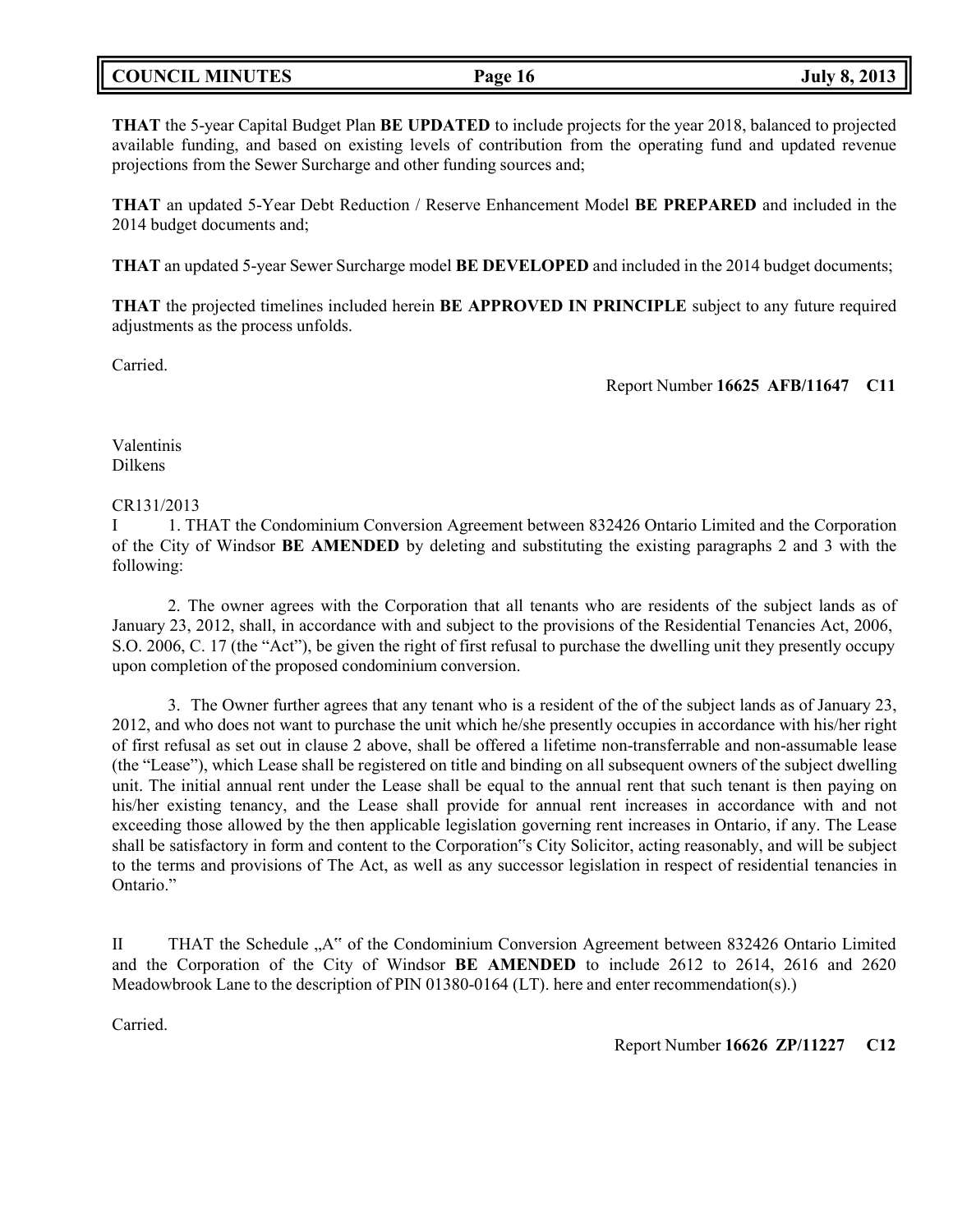# **COUNCIL MINUTES Page 17 July 8, 2013**

Valentinis Dilkens

### CR128/2013

- I. THAT Administration **BE AUTHORIZED** to proceed to tender and award of contracts to the successful bidders subject to compliance with the corporation"s Purchasing By-law;
- II. For the tendered projects that fall within the approved budget of \$10,300,000; THAT the Chief Administrative Officer and City Clerk **BE AUTHORIZED** to sign a contract satisfactory in form to the City Solicitor, technical content to the City Engineer, and financial content to the City Treasurer; and
- III. THAT **APPROVAL BE GIVEN** to undertake an expenditure of up to \$10,300,000.00 (including nonrecoverable HST) for the Rehabilitation of Roads within ward boundaries as detailed in the attached program.
- IV. THAT Administration **REPORT** the results of all tenders to Council through communication afterwards for those that come within the budget.

Carried.

Report Number **16589 AFB/11544 C13**

## **STANDING COMMITTEE RESOLUTIONS**

Moved by Councillor Valentinis, seconded by Councillor Dilkens,

**M268-2013** That **Report No. 146 of the Environment, Transportation & Public Safety Standing Committee** of its meeting held May 22, 2013 regarding "Report Recommendations – Traffic Study in the Area of the Family Aquatic Complex" **BE ADOPTED** as presented. Carried.

Report Number 16566 SR/11026

Moved by Councillor Valentinis, seconded by Councillor Dilkens, **M269-2013** That **Report No. 148 of the Environment, Transportation & Public Safety Standing Committee** of its meeting held June 19, 2013 regarding "Minutes of the Town & Gown Committee meeting held April 29, 2013" **BE ADOPTED** as presented. Carried.

MB2013

Moved by Councillor Valentinis, seconded by Councillor Dilkens, **M270-2013** That **Report No. 149 of the Environment, Transportation & Public Safety Standing Committee** of its meeting held June 19, 2013 regarding "Minutes of the Windsor-Essex County Environment Committee meeting held May 2, 2013" **BE ADOPTED** as presented. Carried.

MB2013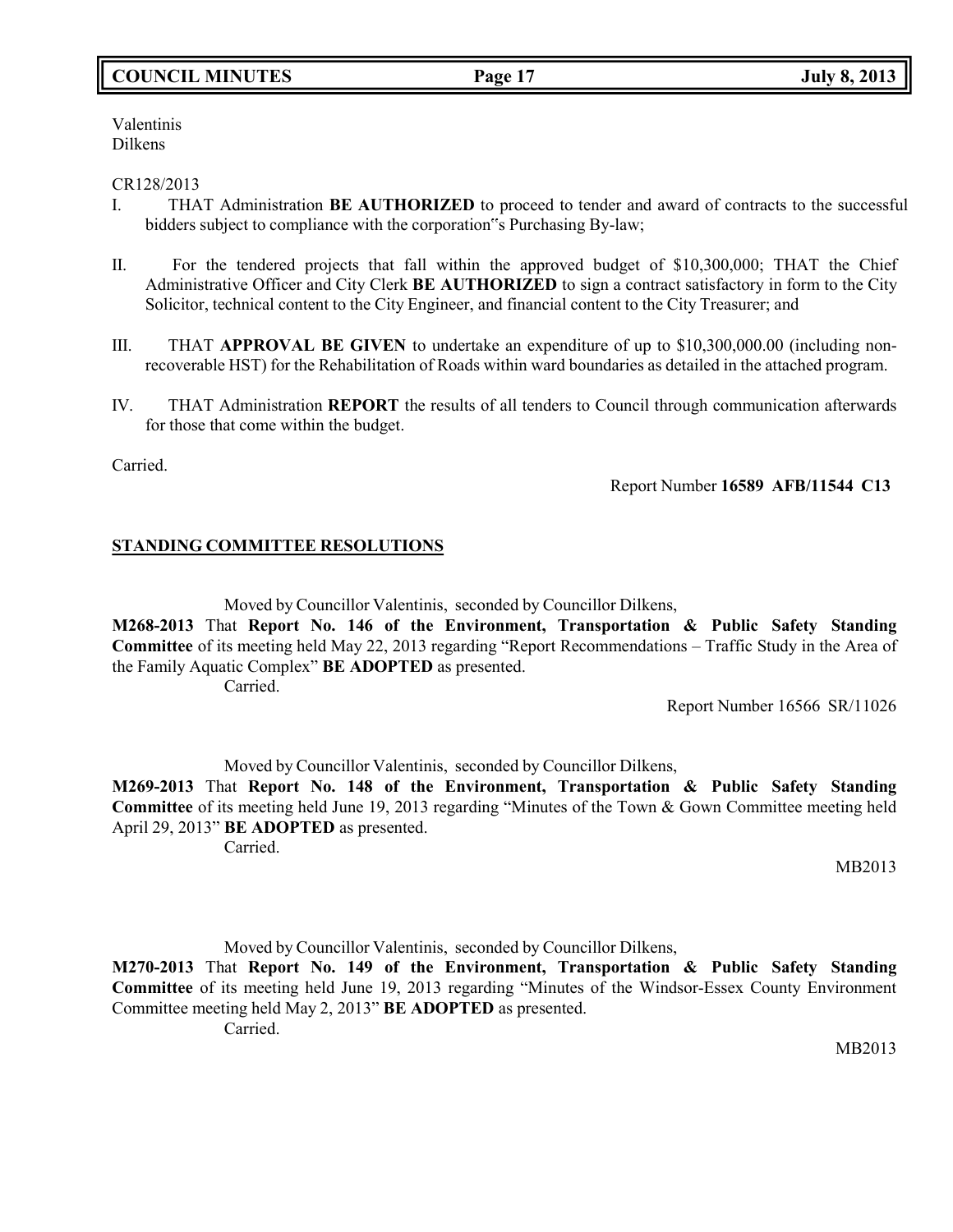| <b>COUNCIL MINUTES</b><br>Page 18 | <b>July 8, 2013</b> |
|-----------------------------------|---------------------|
|-----------------------------------|---------------------|

Moved by Councillor Valentinis, seconded by Councillor Dilkens, **M271-2013** That **Report No. 150 of the Environment, Transportation & Public Safety Standing Committee** of its meeting held June 19, 2013 regarding "Windsor Riverfront Retention Treatment Basin Project Wins Engineering Award of Excellence" **BE ADOPTED** as presented. Carried.

Report Number 16573 EI/10133

Moved by Councillor Valentinis, seconded by Councillor Dilkens,

**M272-2013** That **Report No. 153 of the Planning & Economic Development Standing Committee Standing Committee** of its meeting held June 10, 2013 regarding "Zoning By-Law 8600 Housekeeping Amendment 2013-1" **BE ADOPTED** as presented.

Carried.

Report Number 16579 ZB/11687

Moved by Councillor Valentinis, seconded by Councillor Dilkens,

**M273-2013** That **Report No. 154 of the Planning & Economic Development Standing Committee Standing Committee** of its meeting held June 10, 2013 regarding "East Pelton Secondary Plan: North Portion OPA No. 83" **BE ADOPTED** as presented.

Carried.

Report Number 16580 ZB/11688

Moved by Councillor Valentinis, seconded by Councillor Dilkens,

**M274-2013** That **Report No. 155 of the Planning & Economic Development Standing Committee Standing Committee** of its meeting held June 10, 2013 regarding "Request to close part of the north/south alley south of College Avenue, east of Campbell Avenue; File SAA3889" **BE ADOPTED** as presented. Carried.

Report Number 16582 SAA2013

APPENDICES Drawing CC-1639

Moved by Councillor Valentinis, seconded by Councillor Dilkens,

**M275-2013** That **Report No. 156 of the Planning & Economic Development Standing Committee Standing Committee** of its meeting held June 10, 2013 regarding "Economic Revitalization and Brownfield Redevelopment Community Improvement Plans (CIP) – 2013 Update" **BE ADOPTED** as presented. Carried.

Report Number 16583 Z/8955

Moved by Councillor Valentinis, seconded by Councillor Dilkens,

**M276-2013** That **Report No. 157 of the Planning & Economic Development Standing Committee Standing Committee** of its meeting held June 10, 2013 regarding "Olde Riverside Town Centre Business Association: 2013 Beautification Project" **BE ADOPTED** as presented.

Carried.

Report Number 16584 GF/9071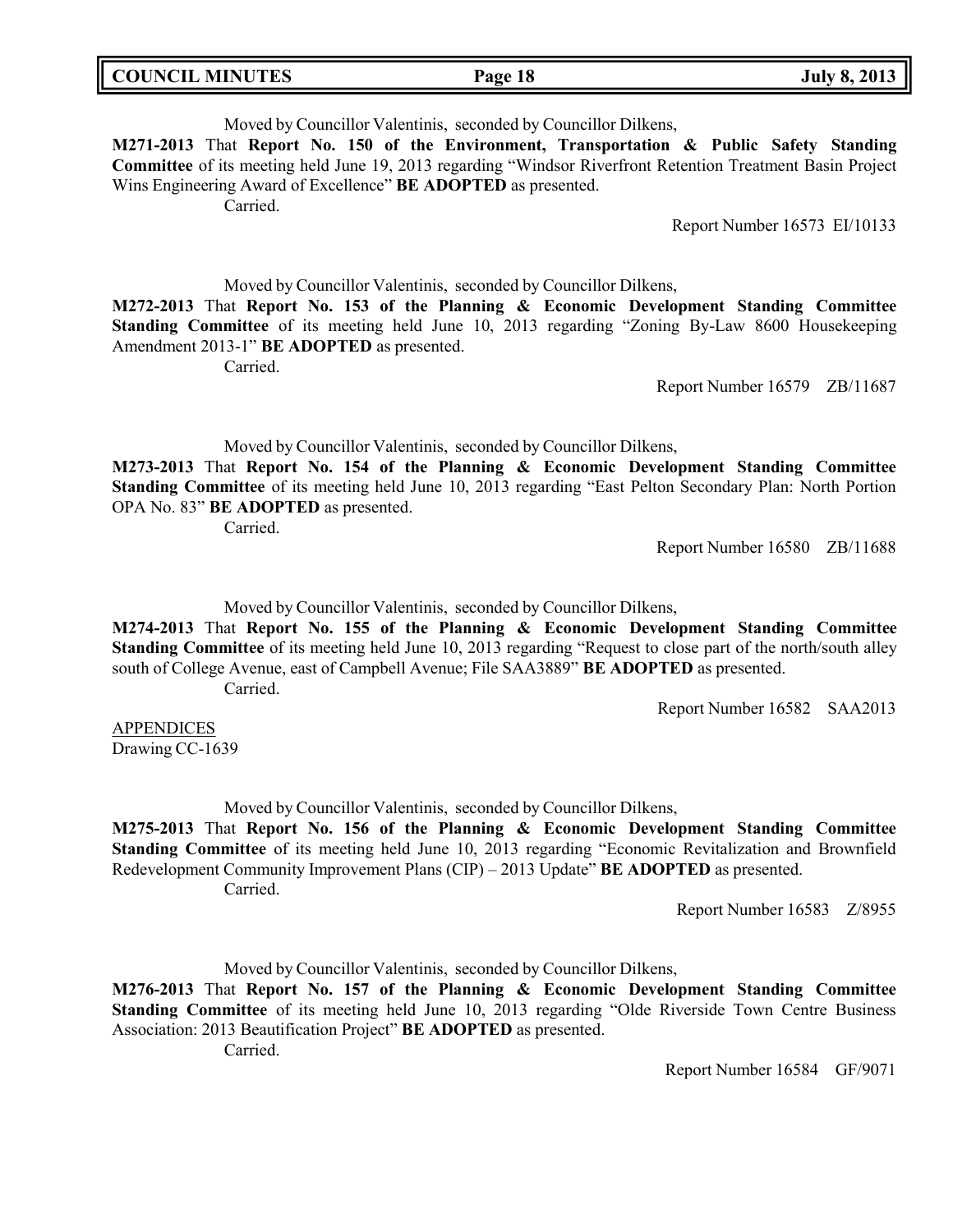| <b>COUNCIL MINUTES</b> | Page 19 | <b>July 8, 2013</b> |
|------------------------|---------|---------------------|
|                        |         |                     |

Moved by Councillor Valentinis, seconded by Councillor Dilkens, **M277-2013** That **Report No. 158 of the Planning & Economic Development Standing Committee Standing Committee** of its meeting held June 10, 2013 regarding "Minutes of the Windsor BIA Advisory Committee meeting held April 16, 2013" **BE ADOPTED** as presented. Carried.

MB2013

Moved by Councillor Valentinis, seconded by Councillor Dilkens, **M278-2013** That **Report No. 166 of the Social Development, Health & Culture Standing Committee** of its meeting held June 5, 2013 regarding "Minutes of the Willistead Manor Inc. Executive Committee and Board of Directors and the Board of Directors meeting held April 11, 2013" **BE ADOPTED** as presented. Carried.

MB2013

Moved by Councillor Valentinis, seconded by Councillor Dilkens,

**M279-2013** That **Report No. 167 of the Social Development, Health & Culture Standing Committee** of its meeting held June 5, 2013 regarding "Report No. 87 of the Board of Directors, Willistead Manor Inc. – Annual Report and Financial Statements for 2012" **BE ADOPTED** as presented. Carried.

MB2013

Moved by Councillor Valentinis, seconded by Councillor Dilkens,

**M280-2013** That **Report No. 168 of the Social Development, Health & Culture Standing Committee** of its meeting held June 5, 2013 regarding "Brain Injury Association "Brain Injury Butterfly Memorial" Monument" **BE ADOPTED** as presented.

Carried.

Report Number 16349 SR2013

Moved by Councillor Valentinis, seconded by Councillor Dilkens,

**M281-2013** That **Report No. 169 of the Social Development, Health & Culture Standing Committee** of its meeting held June 5, 2013 regarding "Mahoney Family Memorial" **BE ADOPTED** as presented. Carried.

Report Number 16571 APM2013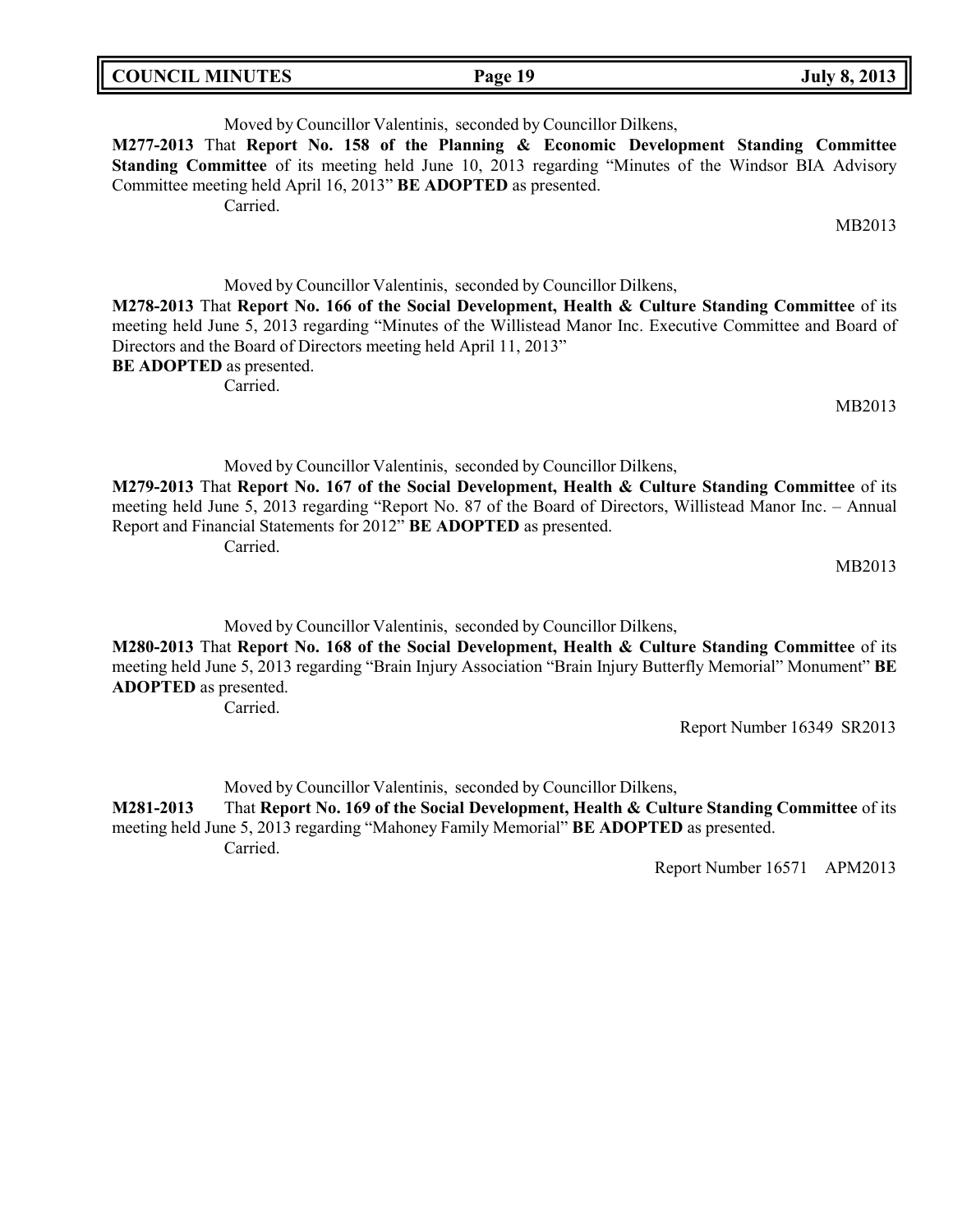| <b>COUNCIL MINUTES</b> |  |  |
|------------------------|--|--|
|------------------------|--|--|

**COUNCIL EXECUTE:** The **COUNCIL EXECUTE:** The **Page** 20 **July** 8, 2013

**Adopted by Council at its meeting held July 8, 2013 [M268-2013] Adopted AS AMENDED by Council at its meeting held June 17, 2013 [M260-2013] /AA** Windsor, Ontario June 17, 2013

# **REPORT NO. 146** of the **ENVIRONMENT, TRANSPORTATION & PUBLIC SAFETY STANDING COMMITTEE**

of its meeting held May 22, 2013

**Present: Councillor J. Gignac Councillor A. Halberstadt Councillor R. Jones Councillor H. Payne Councillor F. Valentinis, Chair**

That the following recommendations of the Environment, Transportation and Public Safety Standing Committee **BE APPROVED:**

Moved by Councillor Halberstadt, seconded by Councillor Jones,

THAT the recommendations to convert Victoria Avenue from University Avenue to Chatham Street to two-way traffic including the necessary amendments to on-street –parking and traffic control devices outlined in the report **BE SUPPORTED**; and

THAT Parking Bylaw 9023 and Traffic Bylaw 9148 **BE AMENDED** as per Appendix A and B respectively; and

THAT the City Solicitor **BE DIRECTED** to prepare the necessary documents to amend the bylaws.

THAT Administration **BE DIRECTED** to consult with the Downtown Windsor BIA (DWBIA) and the affected stakeholders in the area.

Carried.

#### **LIVELINK 16566, SR/11026**

**Clerk's Note: The report of the Manager of Transportation Planning dated May 6, 2013 entitled "***Report Recommendations – Traffic Study in the Area of the Family Aquatic Complex***" is** *attached* **as background information.**

**CHAIRPERSON**

**DEPUTY CLERK**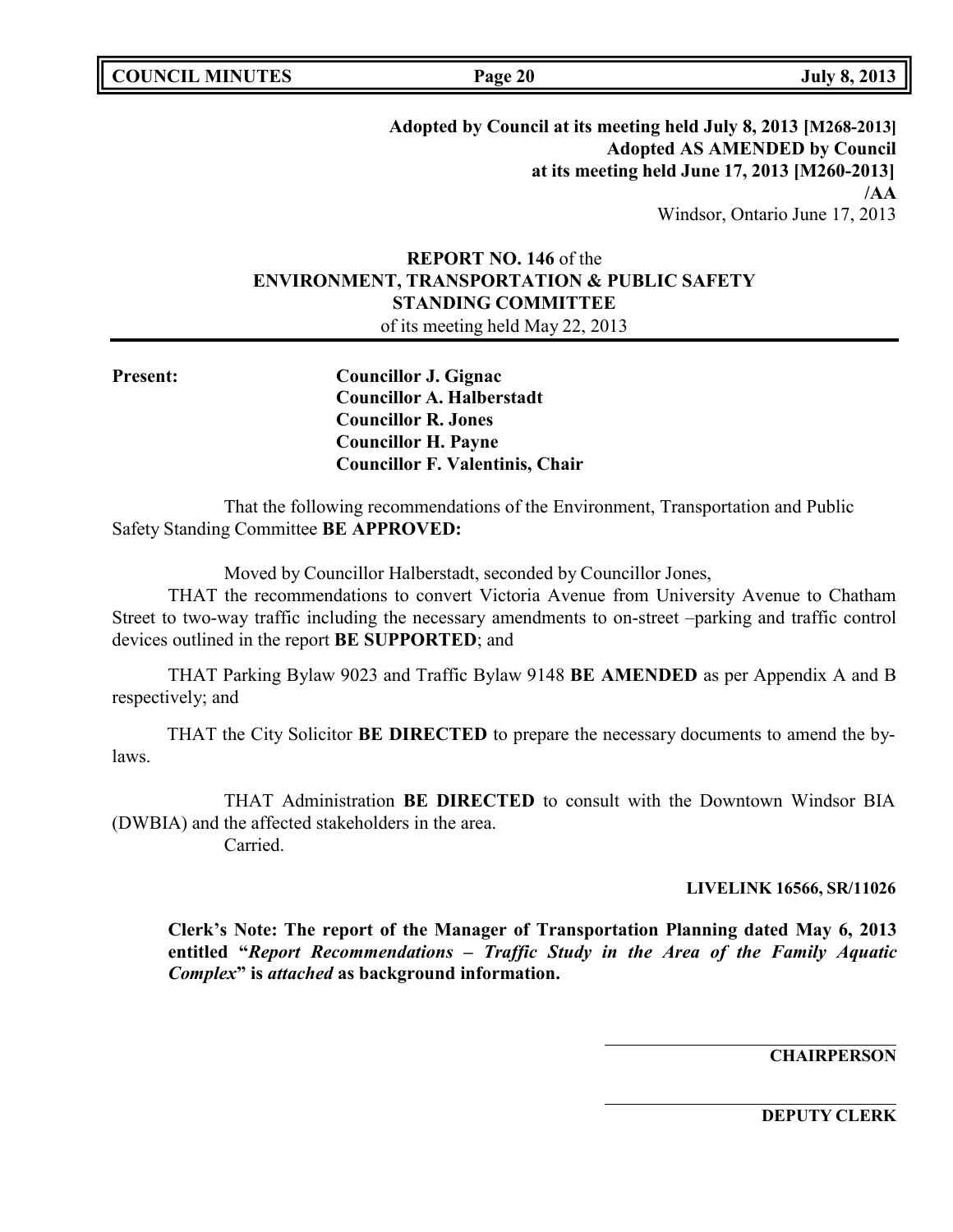|  | <b>COUNCIL MINUTES</b> |
|--|------------------------|
|--|------------------------|

**COUNCIL EXECUTE:** The **Page** 21 **Duly 8, 2013** 

# **Adopted by Council at its meeting held July 8, 2013 [M269-2013] /AA** Windsor, Ontario July 8, 2013

# **REPORT NO. 148** of the **ENVIRONMENT, TRANSPORTATION & PUBLIC SAFETY STANDING COMMITTEE** of its meeting held June 19, 2013

**Present: Councillor J. Gignac Councillor R. Jones Councillor H. Payne Councillor F. Valentinis, Chair**

**Regrets: Councillor A. Halberstadt**

That the following recommendations of the Environment, Transportation and Public Safety Standing Committee **BE APPROVED:**

Moved by Councillor Jones, seconded by Councillor Payne,

That the minutes of the Town and Gown Committee meeting held April 29, 2013 **BE RECEIVED** for information.

Carried.

**Clerk's Note: The minutes of the Town & Gown Committee meeting held April 29, 2013 are** *attached* **as background information.**

**CHAIRPERSON**

COUNCIL SECRETARIAT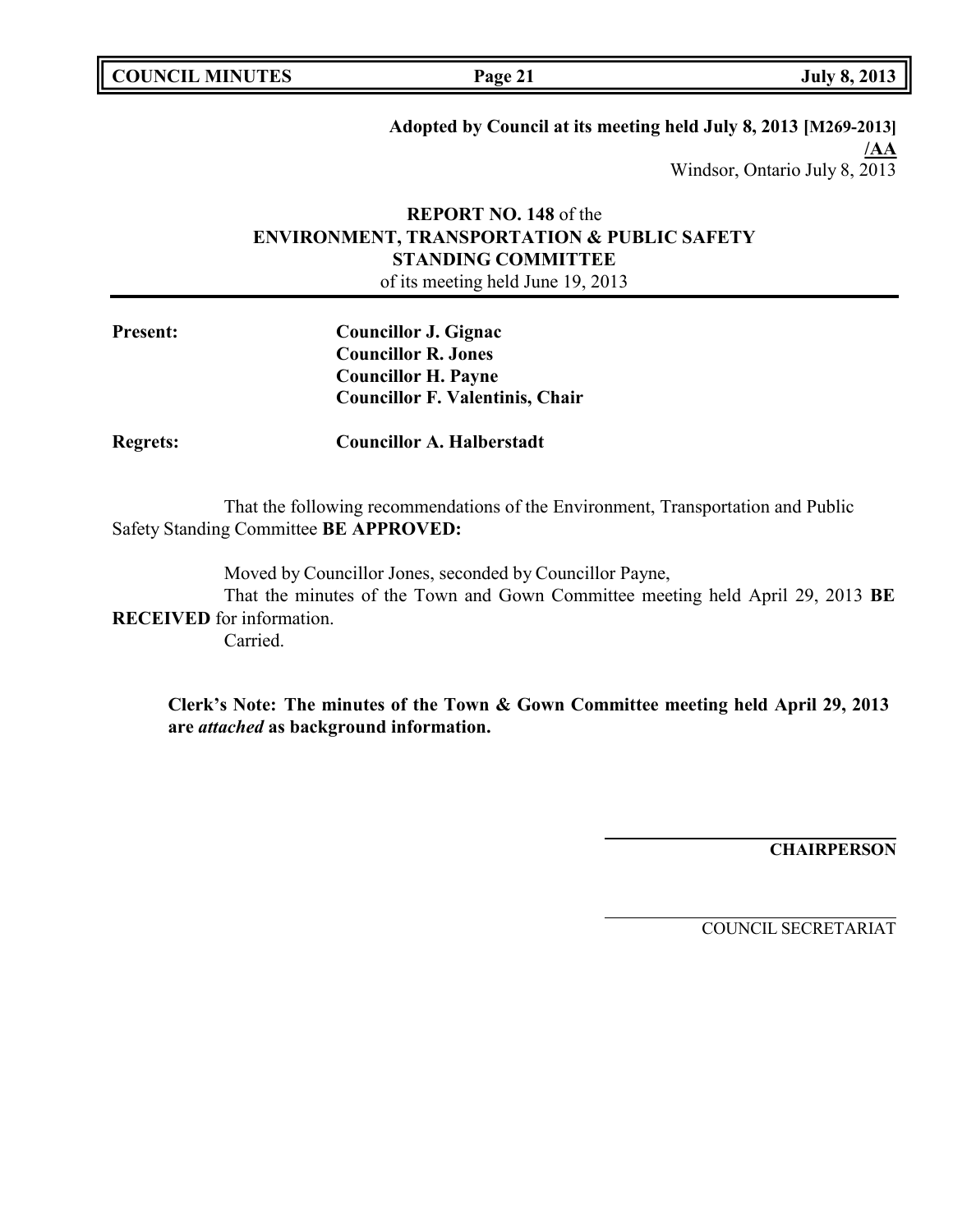**COUNCIL EXECUTE:** The **Page** 22 **July** 8, 2013

**Adopted by Council at its meeting held July 8, 2013 [M270-2013] /AA** Windsor, Ontario July 8, 2013

# **REPORT NO. 149** of the **ENVIRONMENT, TRANSPORTATION & PUBLIC SAFETY STANDING COMMITTEE**

of its meeting held June 19, 2013

| <b>Present:</b> | Councillor J. Gignac                   |
|-----------------|----------------------------------------|
|                 | <b>Councillor R. Jones</b>             |
|                 | <b>Councillor H. Payne</b>             |
|                 | <b>Councillor F. Valentinis, Chair</b> |
| <b>Regrets:</b> | <b>Councillor A. Halberstadt</b>       |

That the following recommendations of the Environment, Transportation and Public Safety Standing Committee **BE APPROVED:**

Moved by Councillor Payne, seconded by Councillor Jones, That the minutes of the Windsor-Essex County Environment Committee meeting held May 2, 2013 **BE RECEIVED** for information. Carried.

**Clerk's Note: The minutes of the Windsor-Essex County Environment Committee meeting held May 2, 2013 are** *attached* **as background information.**

**CHAIRPERSON**

**COUNCIL SECRETARIAT**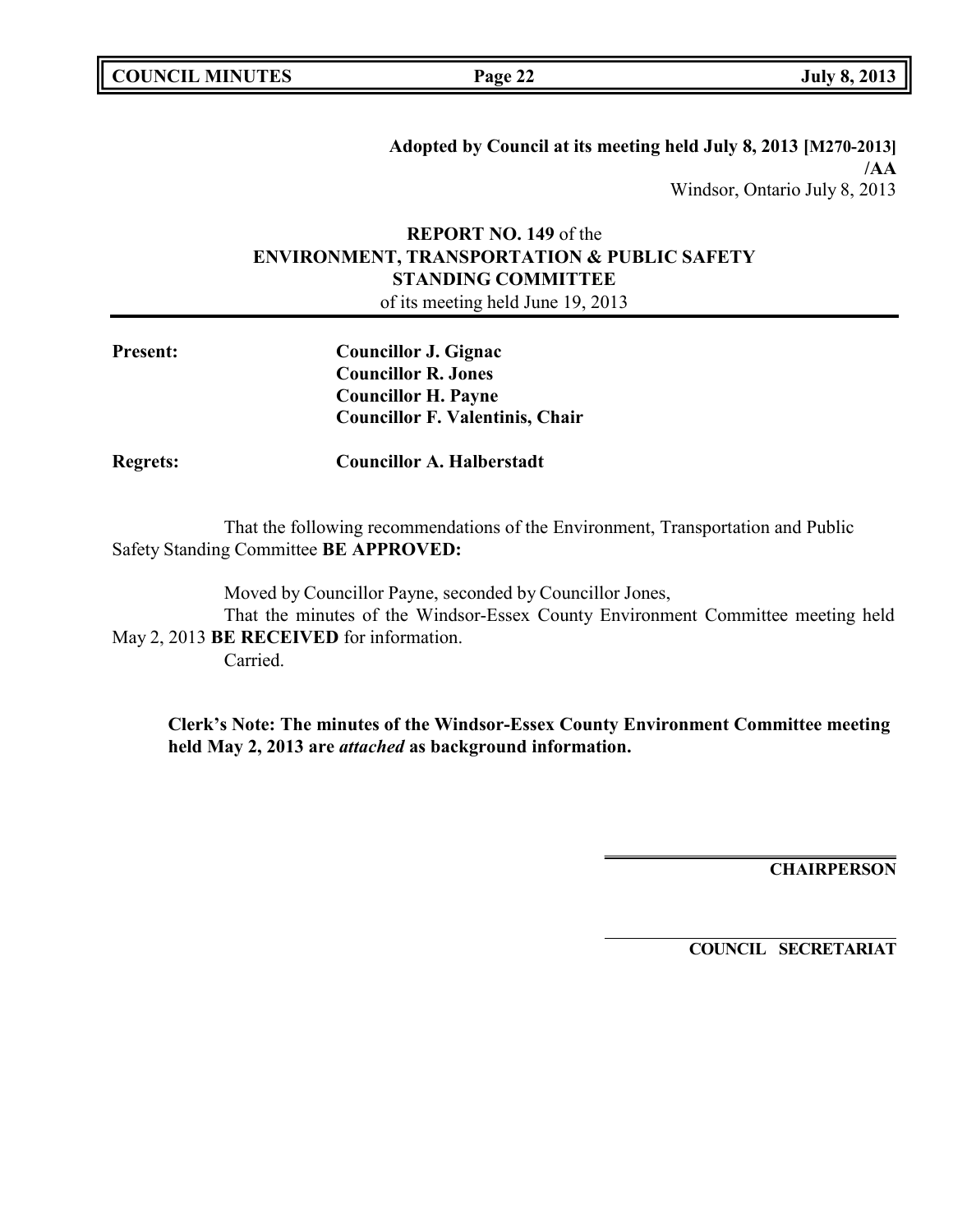**Adopted by Council at its meeting held July 8, 2013 [M271-2013] /AA** Windsor, Ontario July 8, 2013

# **REPORT NO. 150** of the **ENVIRONMENT, TRANSPORTATION & PUBLIC SAFETY STANDING COMMITTEE**

of its meeting held June 19, 2013

| <b>Present:</b> | Councillor J. Gignac                   |
|-----------------|----------------------------------------|
|                 | <b>Councillor R. Jones</b>             |
|                 | <b>Councillor H. Payne</b>             |
|                 | <b>Councillor F. Valentinis, Chair</b> |
|                 |                                        |

**Regrets: Councillor A. Halberstadt**

That the following recommendations of the Environment, Transportation and Public Safety Standing Committee **BE APPROVED:**

Moved by Councillor Gignac, seconded by Councillor Payne,

**THAT** City Council **RECEIVE FOR INFORMATION** the report authored by the Project Administrator dated May 28, 2013 entitled "Windsor Riverfront Retention Treatment Basin Project Wins Engineering Award of Excellence"; and further

**THAT** Administration **BE REQUESTED** to explore the opportunity of commemorating this great achievement with a plaque along the riverfront. Carried.

**Clerk's Note: The administrative report authored by the Project Administrator dated May 28, 2013 entitled "***Windsor Riverfront Retention Treatment Basin Project Wins Engineering Award of Excellence***" is** *attached* **as background information.**

**LIVELINK 16573, EI/10133**

**CHAIRPERSON**

**COUNCIL SECRETARIAT**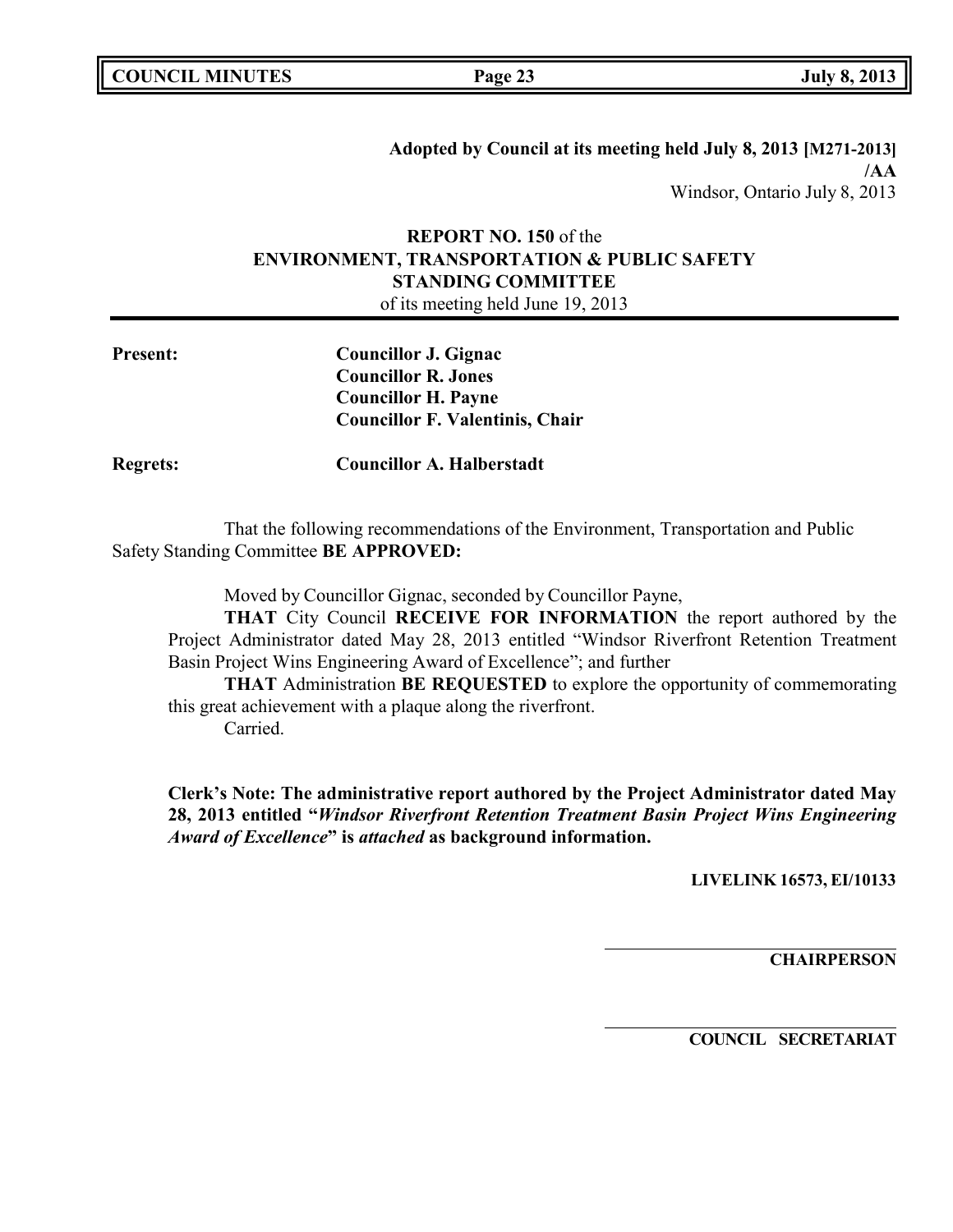| <b>COUNCIL MINUTES</b> |  |
|------------------------|--|
|------------------------|--|

**COUNCIL EXECUTE: COUNCIL EXECUTE: Page 24 July 8, 2013** 

**Adopted by Council at its meeting held July 8, 2013 [M272-2013]** /AA Windsor, Ontario July 8, 2013

# **REPORT NO. 153** of the **PLANNING & ECONOMIC DEVELOPMENT STANDING COMMITTEE** of its meeting held June 10, 2013

**Present: Councillor Drew Dilkens Councillor Percy Hatfield Councillor Hilary Payne Councillor Ed Sleiman Merrill Baker Barbara Bjarneson Cheryl Cross-Leal**

# **Absent: Councillor Bill Marra**

That the following recommendations of the Planning & Economic Development Standing Committee **BE APPROVED** as follows**:**

Moved by M. Baker, seconded by Councillor Payne

Motion to move items  $1 \& 2$  with the option for item 3 to be reviewed and amended and brought back to this Committee at a later date made by Mr. Baker, seconded by Councillor Payne. Councillor Payne adds a friendly amendment to include wording regarding massing as well.

That Zoning By-law 8600 **BE AMENDED** on the following basis:

1. That Section  $17 \frac{1}{a}(i)$  be deleted and replaced with the following:

"(i) A retail store; temporary outdoor vendor"s site [ZNG/3930]"

That Section  $17(1)(a)(viii)$  be deleted and replaced with the following:

"(viii) Any of the following existing uses:

Any use permitted in Section 18(1)(a) of this by-law [ZNG/3930]"

2. That Section 7(144a) be deleted and replaced with the following:

"(144a) "**Tourist Home**" means an ancillary use that:

- 1. is located in a Single Unit Dwelling that is the principal residence of the Tourist Home operator;
- 2. provides sleeping accommodation to the travelling public; and
- 3. may include the provision of meals.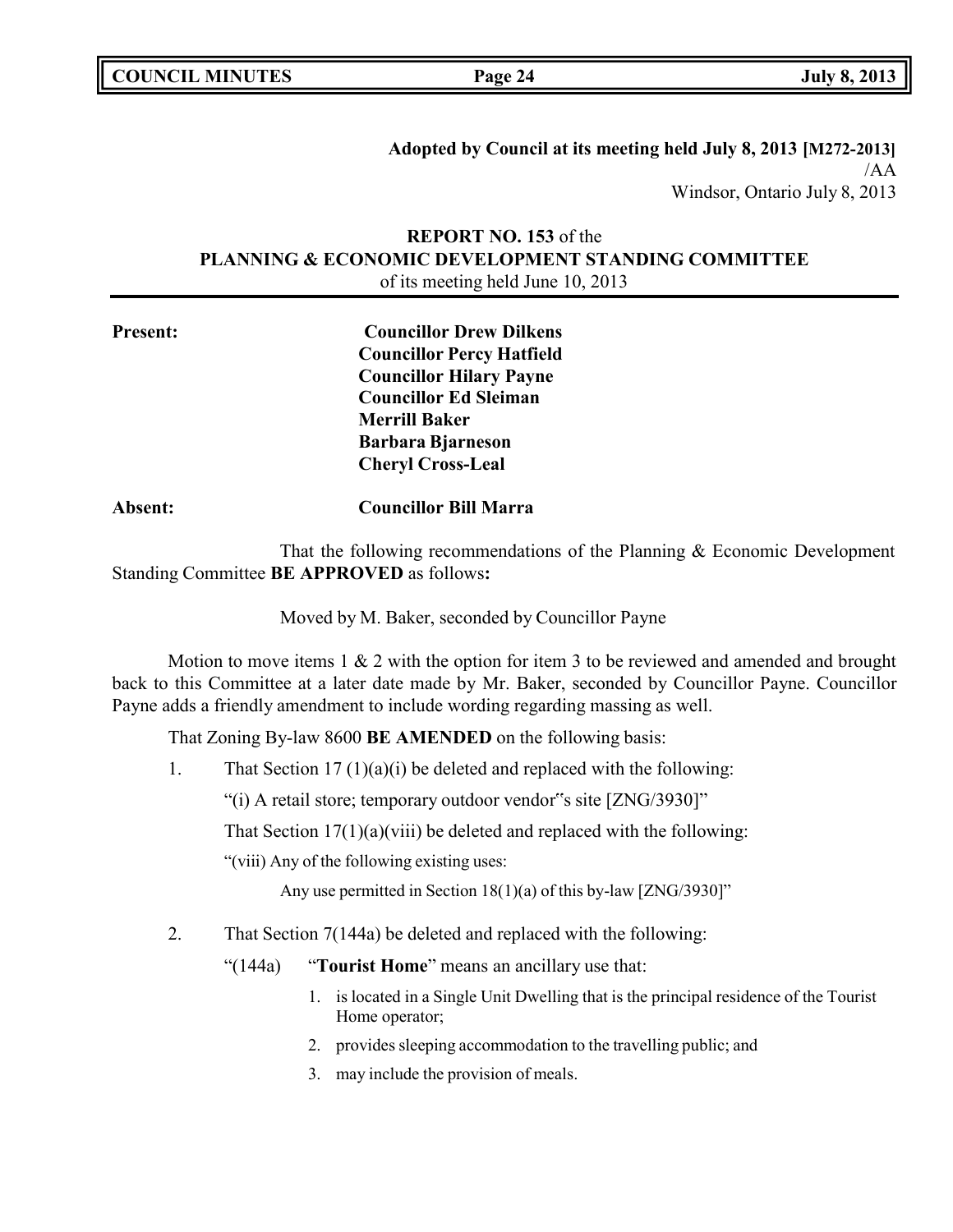| <b>COUNCIL MINUTES</b> |  |
|------------------------|--|
|------------------------|--|

A Bed and Breakfast or a Guest House is a Tourist Home. A Correctional Facility, Group Home, Hospital, Hotel, Motel, Private Home Day Care, Residential Care Facility or a Lodging House is not a Tourist Home. [ZNG/3930]" Carried.

*Clerk's Note:*The report authored by the City Planner dated May 15, 2013 entitled "Zoning By-Law 8600 Housekeeping Amendment 2013-1" is *attached* as background information.

**LIVELINK #16579 ZB/11687**

**VICE CHAIRPERSON**

**DEPUTY CITY CLERK**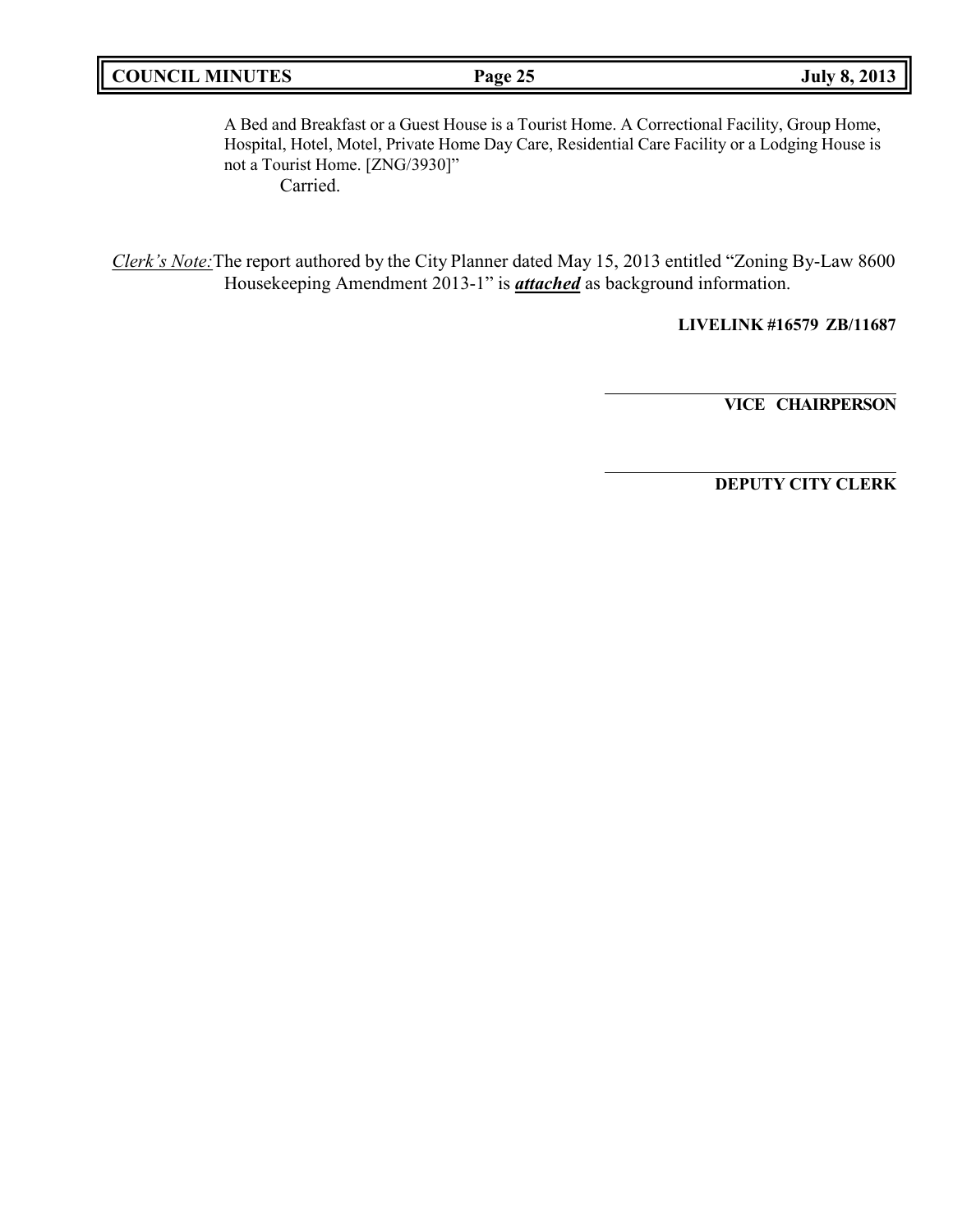**COUNCIL EXECUTE: COUNCIL EXECUTE: Page 26 July 8, 2013** 

**Adopted by Council at its meeting held July 8, 2013 [M273-2013]** /AA Windsor, Ontario July 8, 2013

# **REPORT NO. 154** of the **PLANNING & ECONOMIC DEVELOPMENT STANDING COMMITTEE** of its meeting held June 10, 2013

| <b>Present:</b> | <b>Councillor Drew Dilkens</b>                                     |
|-----------------|--------------------------------------------------------------------|
|                 | <b>Councillor Percy Hatfield</b><br><b>Councillor Hilary Payne</b> |
|                 |                                                                    |
|                 | <b>Councillor Ed Sleiman</b>                                       |
|                 | <b>Merrill Baker</b>                                               |
|                 | <b>Barbara Bjarneson</b>                                           |
|                 | <b>Cheryl Cross-Leal</b>                                           |
| Absent:         | <b>Councillor Bill Marra</b>                                       |

That the following recommendations of the Planning & Economic Development Standing Committee **BE APPROVED** as follows**:**

Moved by Councillor Hatfield, seconded by B. Bjarneson I That Official Plan Amendment No. 83 – East Pelton Secondary Plan: North Portion **BE APPROVED** and O.P. Vol. 2 Chapter 7 East Pelton **BE AMENDED** by **ADDING** OPA 83; and

II That Administration **BE DIRECTED** to prepare a By-law to implement Official Plan Amendment No.83. Carried.

*Clerk's Note:*The report authored by the City Planner dated May 29, 2013 entitled "East Pelton Secondary Plan: North Portion OPA No. 83" is *attached* as background information.

**LIVELINK #16580 ZO/11688**

**VICE CHAIRPERSON**

**DEPUTY CITY CLERK**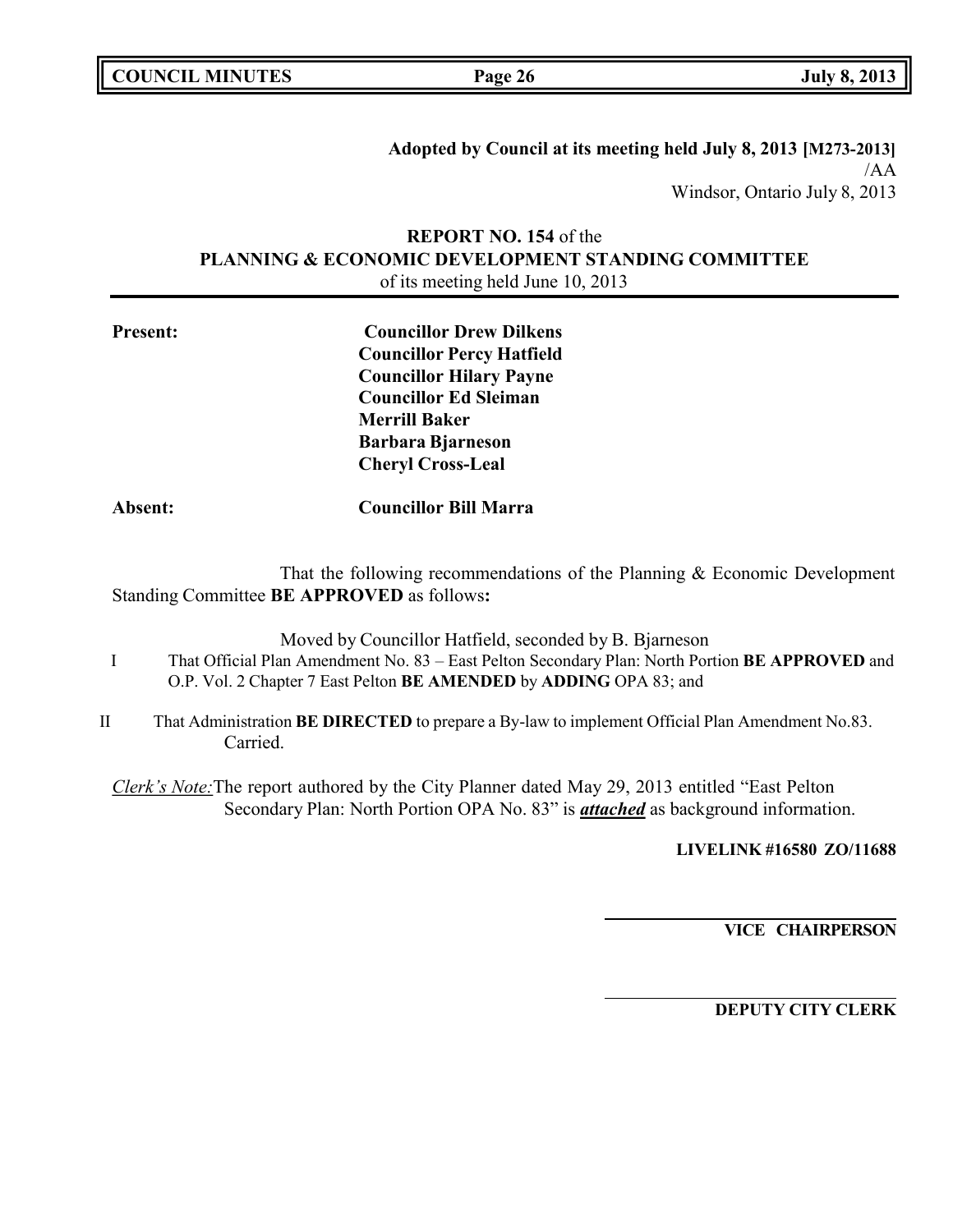**COUNCIL EXECUTE: COUNCIL EXECUTE: Page 27 July 8, 2013** 

**Adopted by Council at its meeting held July 8, 2013 [M274-2013]** /AA Windsor, Ontario July 8, 2013

# **REPORT NO. 155** of the **PLANNING & ECONOMIC DEVELOPMENT STANDING COMMITTEE** of its meeting held June 10, 2013

**Present: Councillor Drew Dilkens Councillor Percy Hatfield Councillor Hilary Payne Councillor Ed Sleiman**

**Absent: Councillor Bill Marra**

That the following recommendations of the Planning & Economic Development Standing Committee **BE APPROVED** as follows**:**

Moved by Councillor Payne, seconded by Councillor Hatfield

- I. That part of the 4.57 metre (15.0 feet) wide north/south alley south of College Avenue, east of Campbell Avenue, abutting the west lot line of the property known as 1657 College Avenue and shown as Part 1 on Drawing No. CC-1639 *attached* hereto as Appendix "A", **BE ASSUMED** for subsequent closure and conveyance to the abutting property owners and further the City Solicitor **BE REQUESTED** to prepare the necessary by-law;
- II. That part of the 4.57 metre (15.0 feet) wide north/south alley south of College Avenue, east of Campbell Avenue, abutting the west lot line of the property known as 1657 College Avenue and shown as Part 1 on Drawing No. CC-1639 *attached* hereto as Appendix "A", **BE CLOSED AND CONVEYED** to the abutting property owners subject to the following:
	- i. Easements are required in favour of:
		- Bell Canada
		- EnWin Utilities Ltd.  $\bullet$
		- Cogeco Cable Canada LP
	- ii. Conveyance cost
		- Abutting properties zoned either CD1.2 or CD2.2: \$7.00 per square foot (\$75.34 per square metre) no easements and \$3.50 per square foot (\$37.67 per square metre) with easements. Survey cost and deed preparation is included in the prices above. and further:
	- iii. The City Planner **BE REQUESTED** to supply the appropriate legal description, in accordance with Drawing Number. CC-1639, *attached* hereto as Appendix "A"
	- iv. The City Planner, or designate, **BE AUTHORIZED** to publish the required legal notice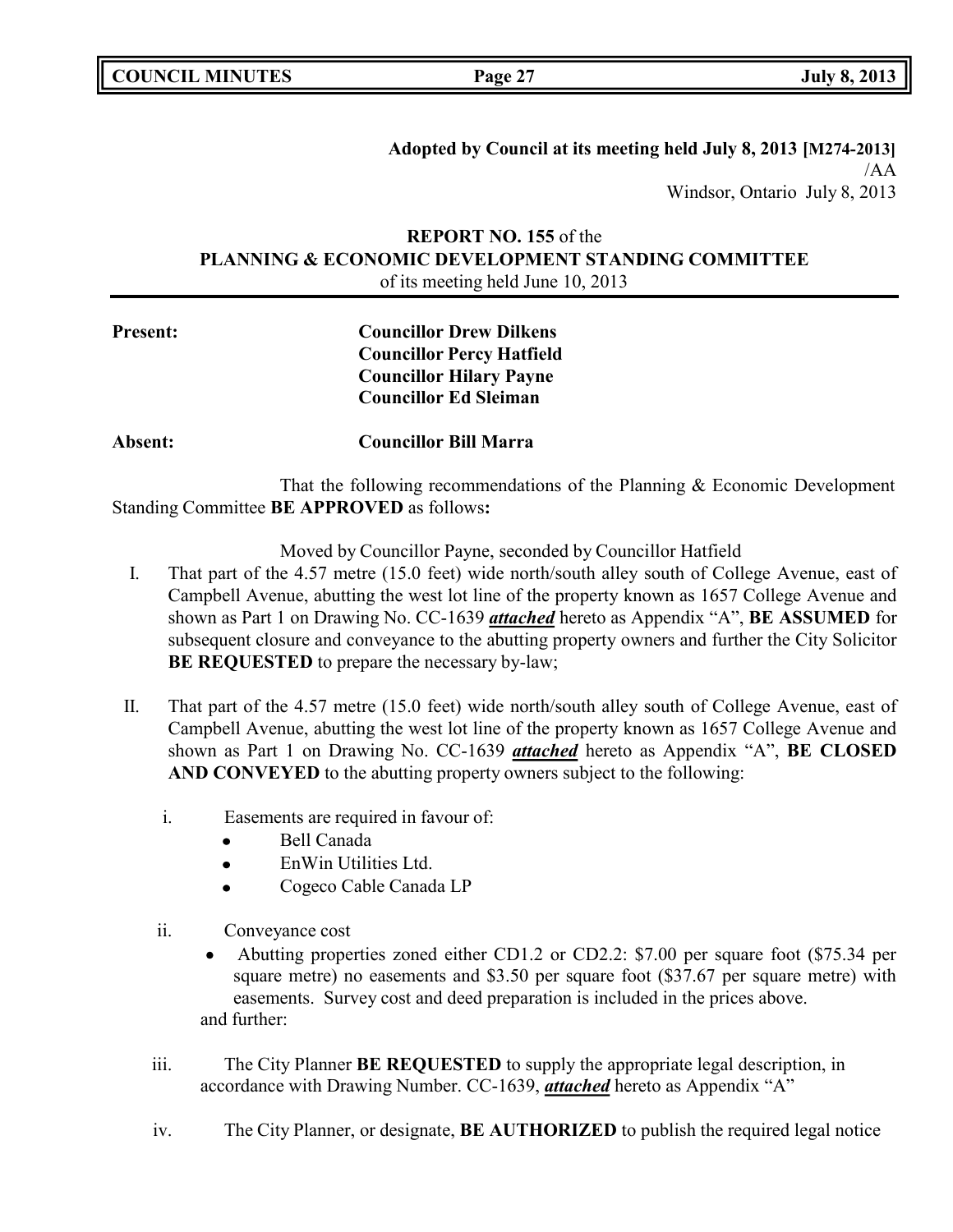| <b>COUNCIL MINUTES</b> |         | 2013    |
|------------------------|---------|---------|
|                        | Page 28 | July 8, |
|                        |         |         |

- v. The City Solicitor **BE REQUESTED** to prepare the by-law to close
- vi. The Chief Administrative Officer and City Clerk **BE AUTHORIZED** to sign all necessary documents approved as to form and content satisfactory to the City Solicitor
- vii. The transaction **BE COMPLETED** electronically pursuant to By-law Number 366-2003. Carried. Councillor Sleiman was absent from the meeting when the vote was taken on this matter.
- *Clerk's Note:*The report authored by the City Planner dated May 17, 2013 entitled "Request to close part of north-south alley south of College Avenue, east of Campbell Avenue; File SAA3889" is *attached* as background information.

**LIVELINK #16582 SAA2013**

**VICE CHAIRPERSON**

**DEPUTY CITY CLERK**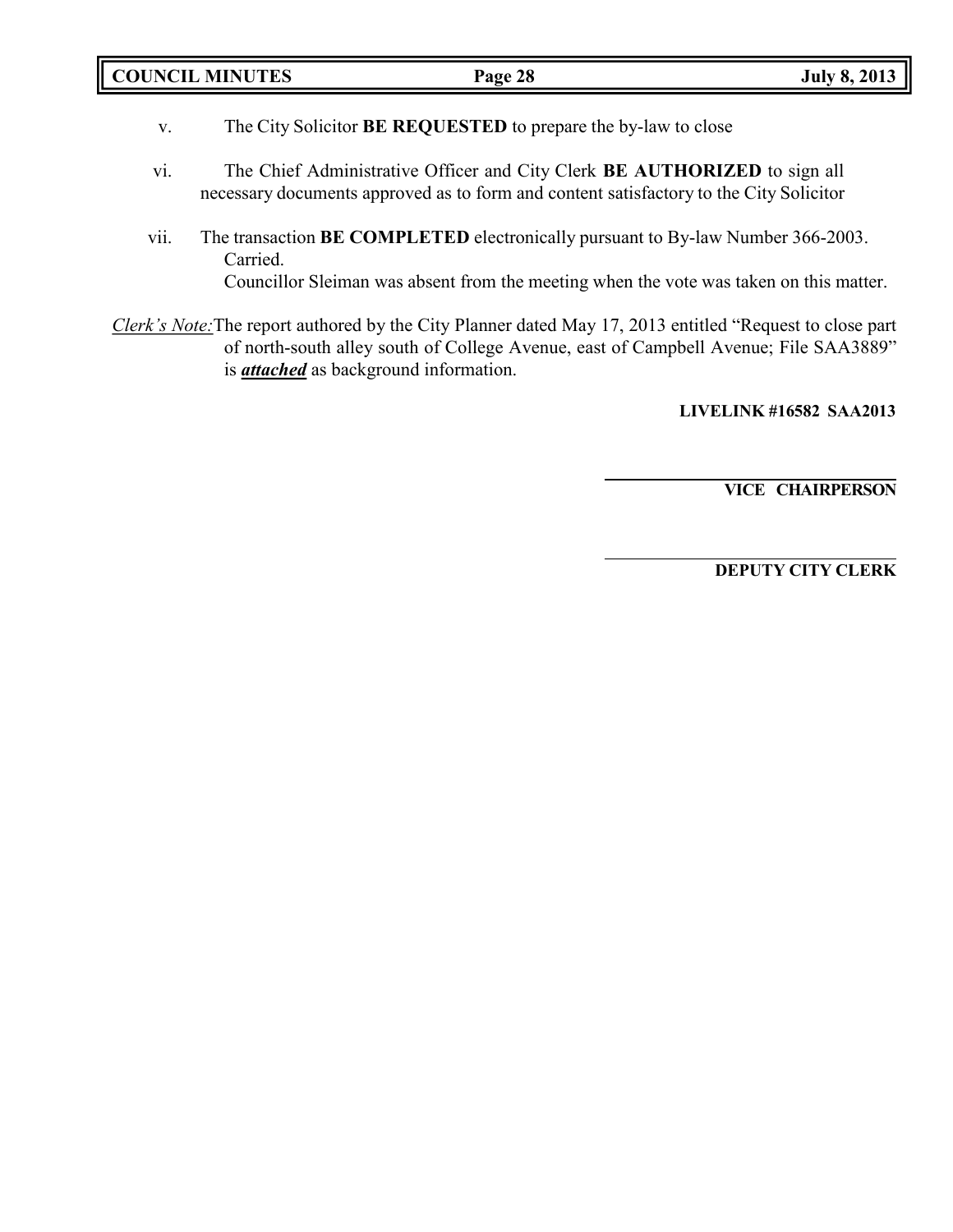| <b>COUNCIL MINUTES</b> |  |
|------------------------|--|
|------------------------|--|

**COUNCIL EXECUTE:** The **Page** 29 **July** 8, 2013

**Adopted by Council at its meeting held July 8, 2013 [M275-2013]** /AA Windsor, Ontario July 8, 2013

# **REPORT NO. 156** of the **PLANNING & ECONOMIC DEVELOPMENT STANDING COMMITTEE** of its meeting held June 10, 2013

**Present: Councillor Drew Dilkens Councillor Percy Hatfield Councillor Hilary Payne Councillor Ed Sleiman**

**Absent: Councillor Bill Marra**

That the following recommendations of the Planning & Economic Development Standing Committee **BE APPROVED** as follows**:**

Moved by Councillor Sleiman, seconded by Councillor Payne THAT the report of the City Planner dated May 28, 2013 entitled "Economic Revitalization and Brownfield Redevelopment Community Improvement Plans (CIP) – 2013 Update" **BE RECEIVED** for information. Carried.

*Clerk's Note:*The report authored by the City Planner dated May 28, 2013 entitled "Economic Revitalization and Brownfield Redevelopment Community Improvement Plans (CIP) – 2013 Update" is *attached* as background information.

**LIVELINK #16583 Z/8955**

**VICE CHAIRPERSON**

**DEPUTY CITY CLERK**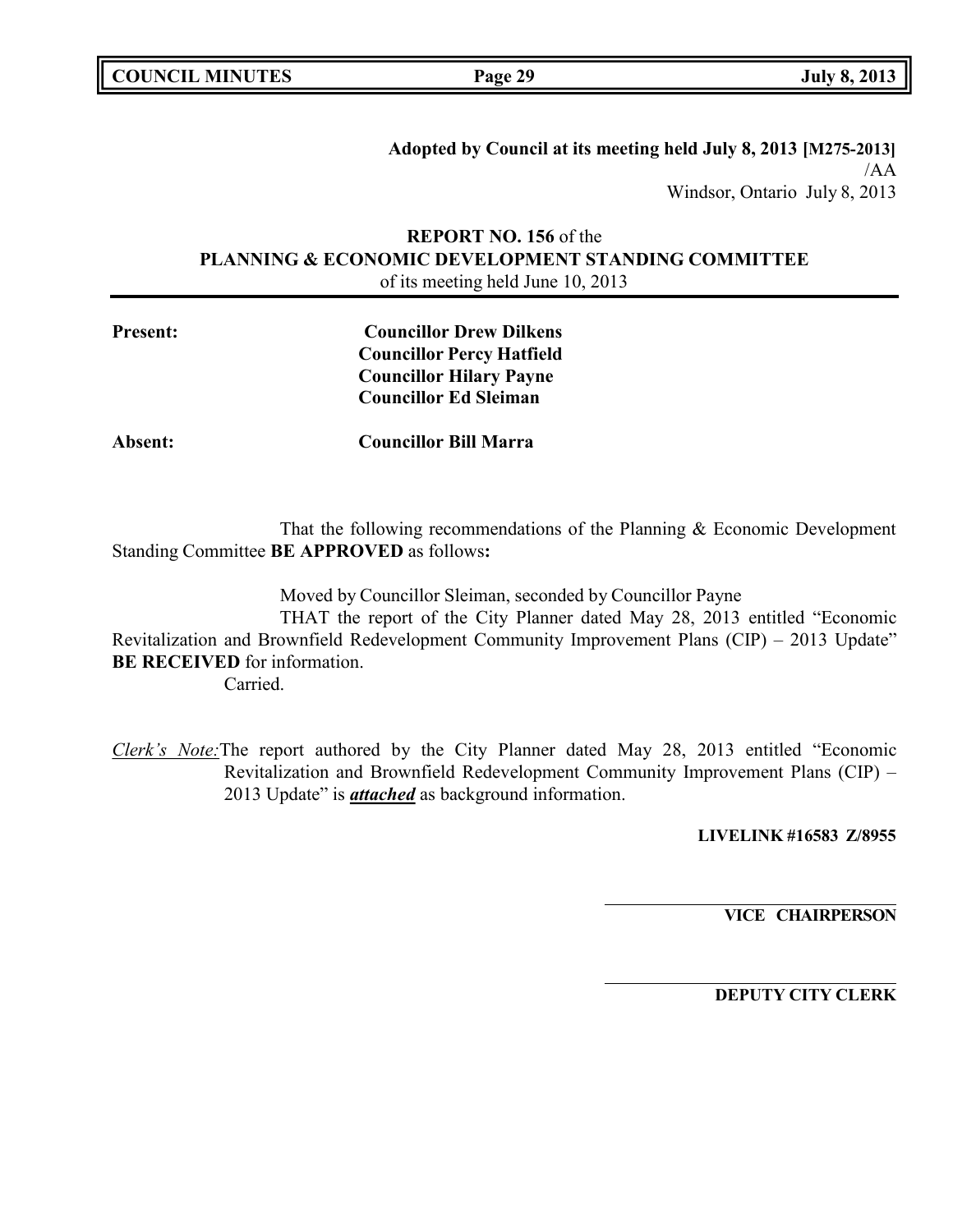**COUNCIL EXECUTE:** The **Page** 30 **July** 8, 2013

# **Adopted by Council at its meeting held July 8, 2013 [M276-2013]** /AA Windsor, Ontario July 8, 2013

**REPORT NO. 157** of the **PLANNING & ECONOMIC DEVELOPMENT STANDING COMMITTEE** of its meeting held June 10, 2013

# **Present: Councillor Drew Dilkens Councillor Percy Hatfield Councillor Hilary Payne**

### **Absent: Councillor Bill Marra**

**Councillor Ed Sleiman**

That the following recommendations of the Planning & Economic Development Standing Committee **BE APPROVED** as follows**:**

Moved by Councillor Hatfield, seconded by Councillor Payne

- I. THAT the request of the Olde Riverside Town Centre Business Improvement Association for consideration of a cost sharing arrangement with the Corporation to allow for the 2013 Beautification Project at an estimated cost of \$150,000 **BE APPROVED** as follows:
	- a) THAT funding in the amount of a \$75,000 grant from the BIA Assistance Program **BE PROVIDED** in 2013;
	- b) THAT a 10-year interest free loan in the amount of \$75,000 to cover the remaining costs associated with the project **BE APPROVED** using the BIA Assistance Program with loan payments to commence in 2014;
- II. THAT the CAO and the City Clerk BE AUTHORIZED to sign the related loan agreement satisfactory in legal content to the City Solicitor, **in financial content to the** Chief Financial Officer and City Treasurer, and in technical content to the City Planner. Carried.
- *Clerk's Note:*The report authored by the City Planner dated May 23, 2013 entitled "Olde Riverside Town Centre Business Association: 2013 Beautification Project" is *attached* as background information.

**LIVELINK #16584 GF/9071**

VICE CHAIRPERSON DEPUTY CITY CLERK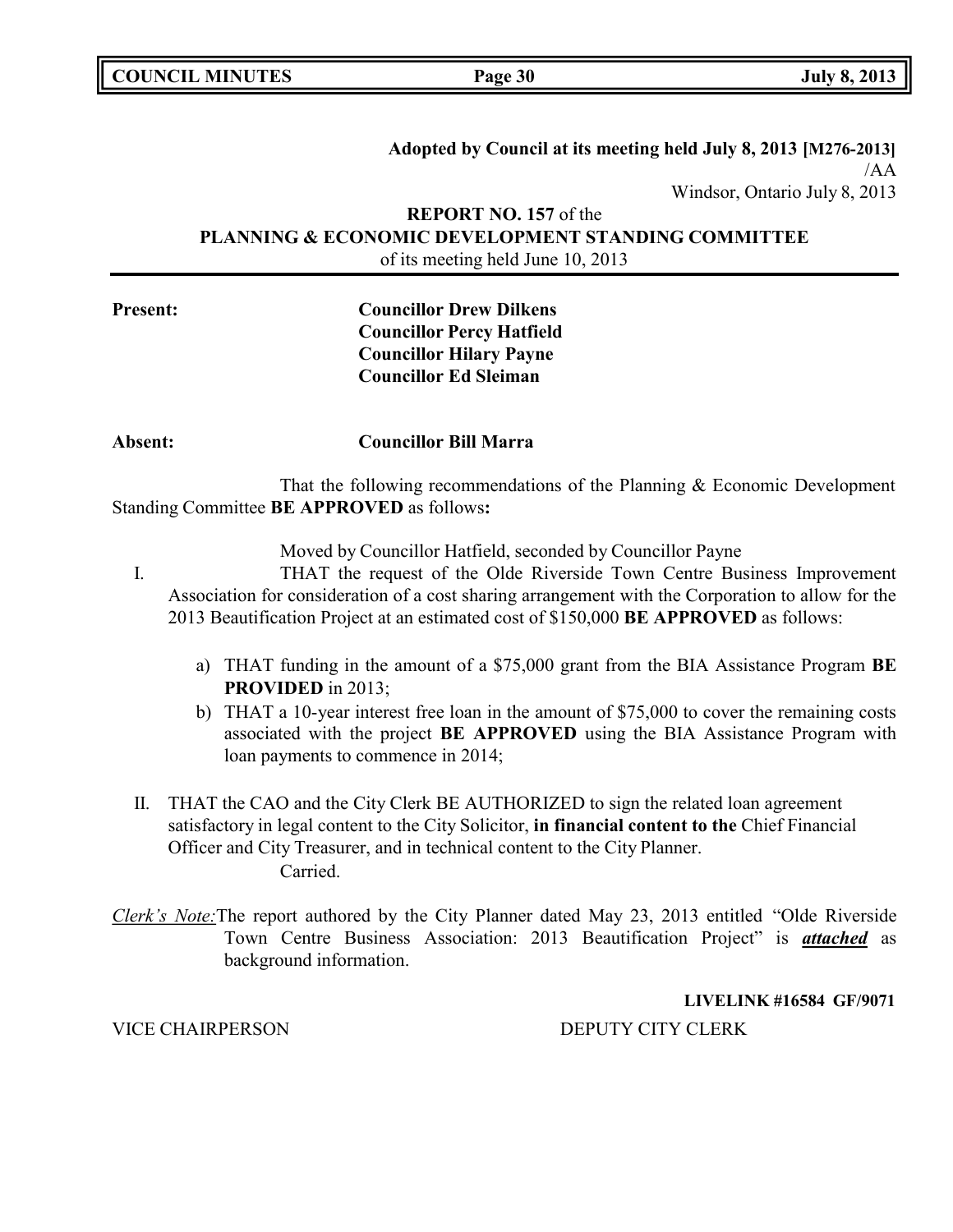**COUNCIL EXECUTE:** The **Page** 31 **Duly** 8, 2013

**Adopted by Council at its meeting held July 8, 2013 [M277-2013]** /AA Windsor, Ontario July 8, 2013

# **REPORT NO. 158** of the **PLANNING & ECONOMIC DEVELOPMENT STANDING COMMITTEE** of its meeting held June 10, 2013

**Present: Councillor Drew Dilkens Councillor Percy Hatfield Councillor Hilary Payne Councillor Ed Sleiman**

**Absent: Councillor Bill Marra**

That the following recommendations of the Planning & Economic Development Standing Committee **BE APPROVED** as follows**:**

Moved by Councillor Hatfield, seconded by Councillor Sleiman **THAT** the minutes of the Windsor BIA Advisory Committee meeting held April 16, 2013 **BE RECEIVED** for information. Carried.

*Clerk's Note:*The minutes of the Windsor BIA Advisory Committee meeting held April 16, 2013 are *attached* as background information.

**VICE CHAIRPERSON**

**DEPUTY CITY CLERK**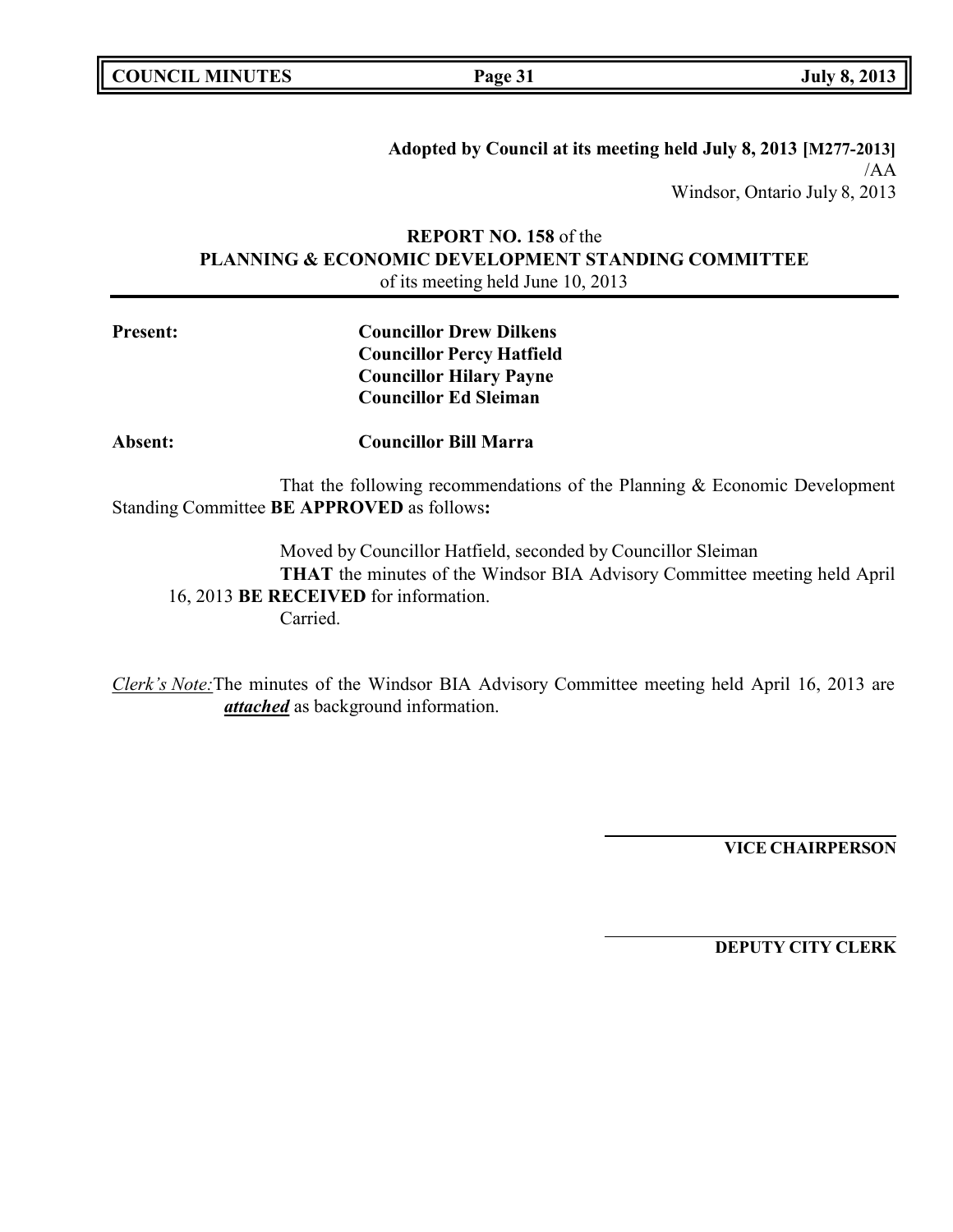**Adopted by Council at its meeting held July 8, 2013 [M278-2013] RB** Windsor, Ontario, July 8, 2013

# **REPORT NO. 166** of the **SOCIAL DEVELOPMENT, HEALTH & CULTURE STANDING COMMITTEE** of its meeting held June 5, 2013

**Present: Councillor Ed Sleiman, Chair Councillor Jo-Anne Gignac Councillor Alan Halberstadt Councillor Fulvio Valentinis Councillor Percy Hatfield**

That the following recommendation of the Social Development, Health and Culture Standing Committee **BE APPROVED** as follows**:**

Moved by Councillor Halberstadt, seconded by Councillor Valentinis, **THAT** the minutes of the Willistead Manor Inc. Executive Committee Board of Directors and the Board of Directors meeting held April 11, 2013 **BE RECEIVED** for information. Carried.

**Clerk's Note: The minutes of the Willistead Manor Inc. Executive Committee Board of Directors and the Board of Directors meeting held April 11, 2013 are** *attached* **as background information.**

**CHAIRPERSON**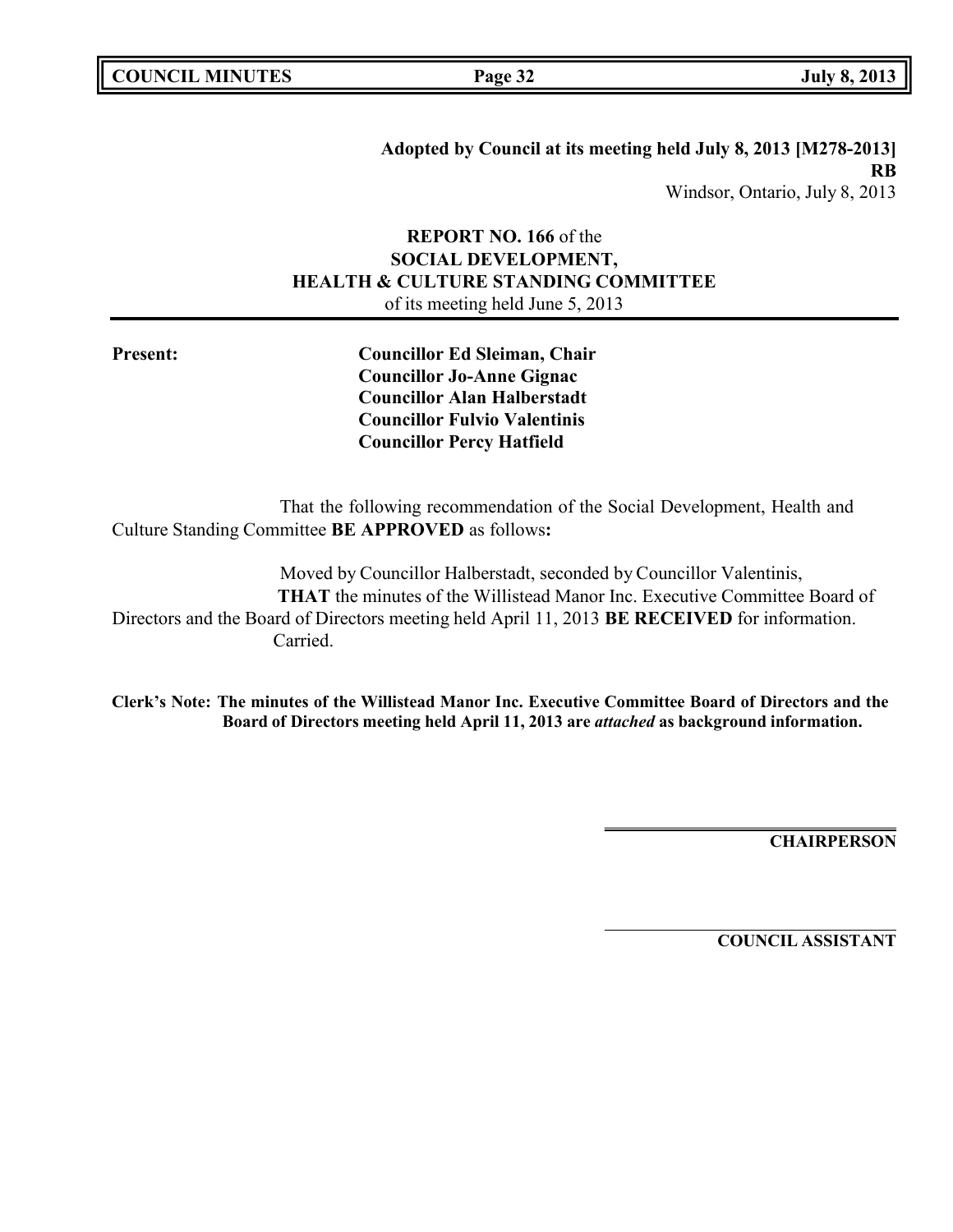**Adopted by Council at its meeting held July 8, 2013 [M279-2013] RB** Windsor, Ontario, July 8, 2013

# **REPORT NO. 167** of the **SOCIAL DEVELOPMENT, HEALTH & CULTURE STANDING COMMITTEE** of its meeting held June 5, 2013

**Present: Councillor Ed Sleiman, Chair Councillor Jo-Anne Gignac Councillor Alan Halberstadt Councillor Fulvio Valentinis Councillor Percy Hatfield**

That the following recommendation of the Social Development, Health and Culture Standing Committee **BE APPROVED** as follows**:**

Moved by Councillor Halberstadt, seconded by Councillor Valentinis, **THAT** Report No. 87 of the Board of Directors, Willistead Manor Inc. (2012 Annual Report) **BE APPROVED**. Carried.

*Clerk's Note:* **Report No. 87 of the Board of Directors, Willistead Manor Inc. is** *attached* **as background information.**

**CHAIRPERSON**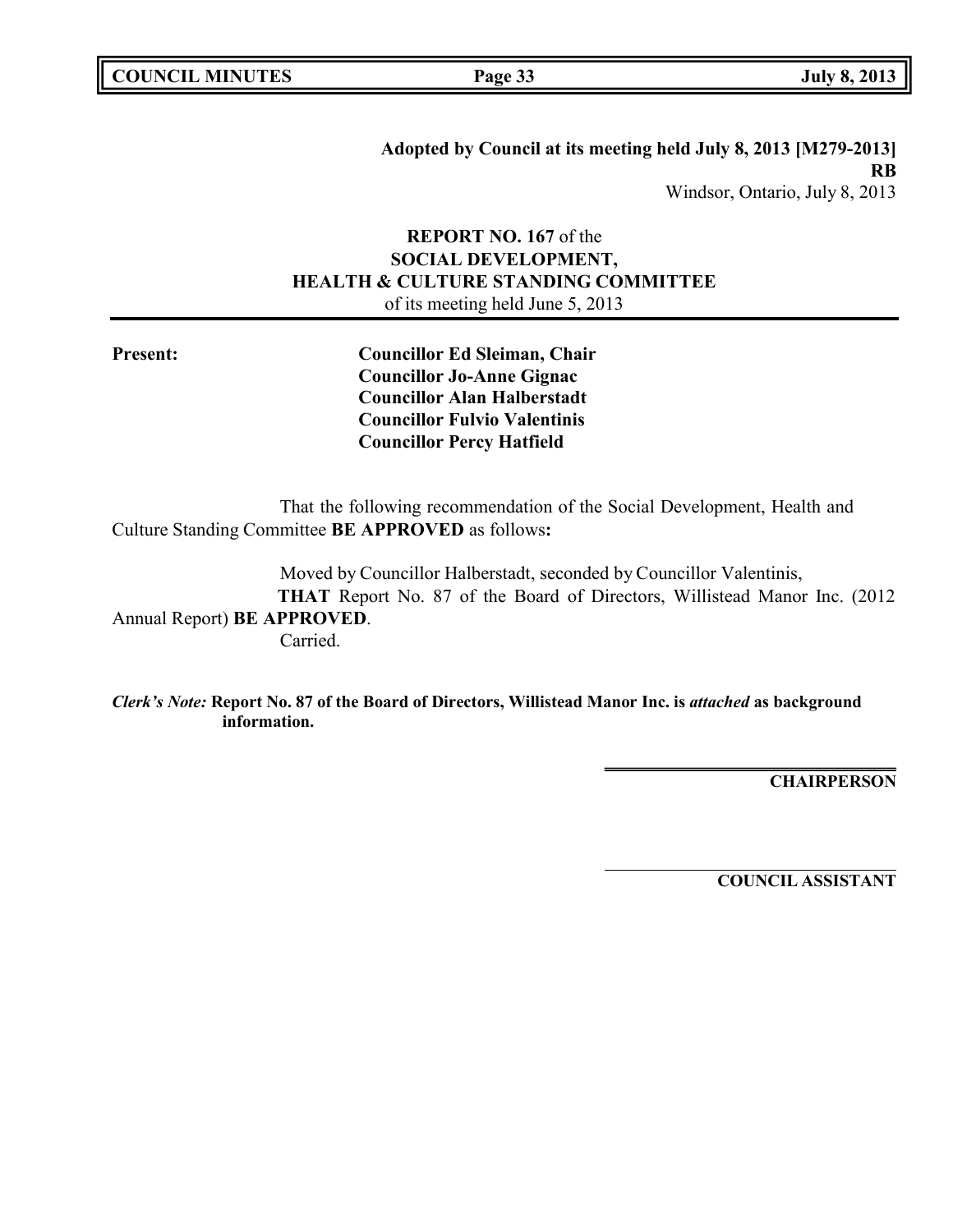# **REPORT NO. 168** of the **SOCIAL DEVELOPMENT, HEALTH & CULTURE STANDING COMMITTEE** of its meeting held June 5, 2013

**Present: Councillor Ed Sleiman, Chair Councillor Jo-Anne Gignac Councillor Alan Halberstadt Councillor Fulvio Valentinis Councillor Percy Hatfield**

That the following recommendation of the Social Development, Health and Culture Standing Committee **BE APPROVED** as follows**:**

Moved by Councillor Gignac, seconded by Councillor Valentinis,

**THAT** the offer of a "Brain Injury Butterfly Memorial" Monument in the Windsor Sculpture Garden donated by the Brain Injury Association of Windsor-Essex County to be located at the foot of Randolph Place between the recreational trail and the river walk **BE ACCEPTED**; and further

THAT the Chief Administrative Officer and City Clerk **BE AUTHORIZED** to sign the agreement for the acceptance of the monument satisfactory in form to the City Solicitor and in technical content to the Executive Director of Recreation and Culture.

*Clerk's Note:* **The administrative report authored by the Manager of Cultural Affairs dated May 14, 2013 entitled** *"Brain Injury Association "Brain Injury Butterfly Memorial" Monument"* **is** *attached* **as background information.**

**CHAIRPERSON**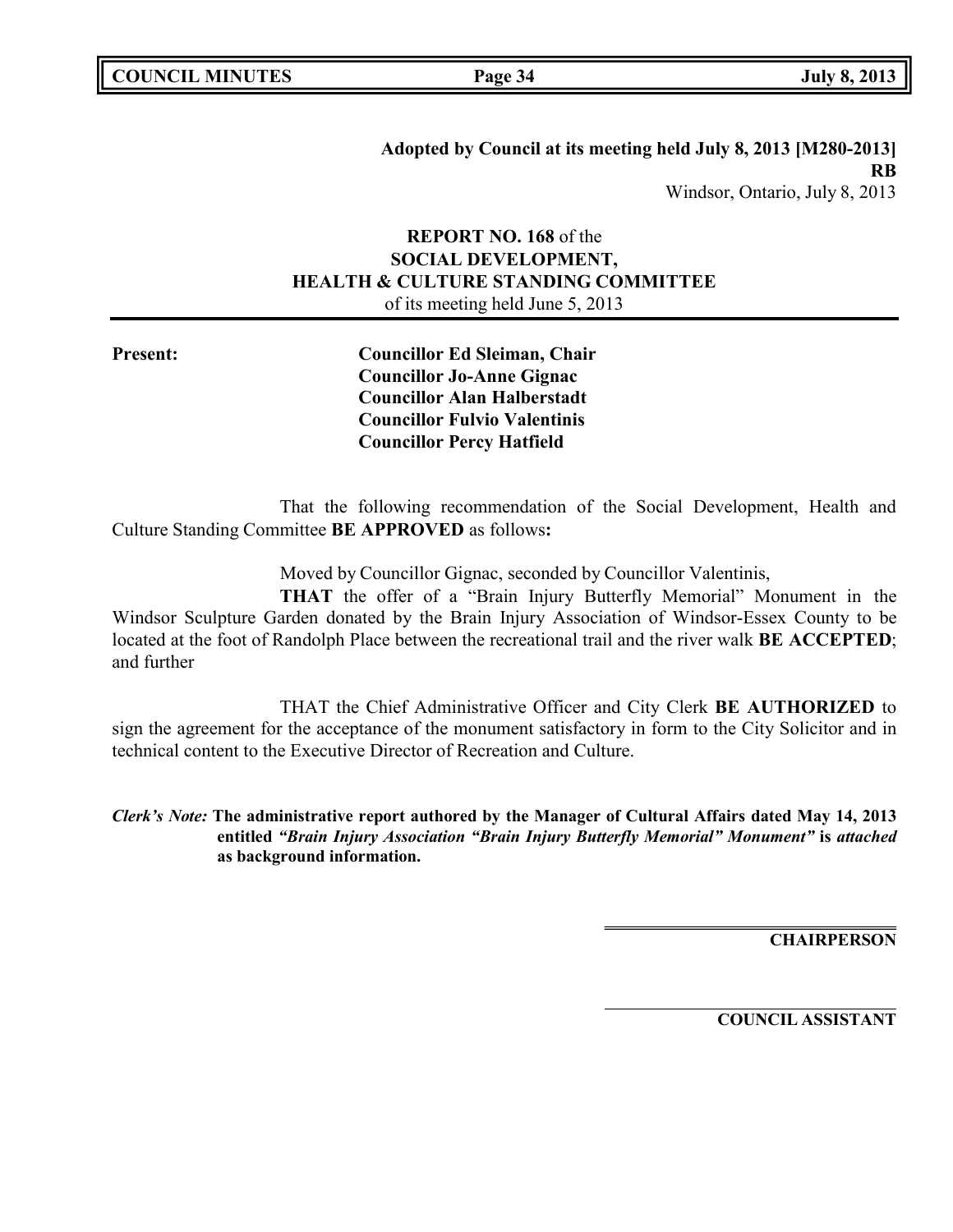**Adopted by Council at its meeting held July 8, 2013 [M281-2013] RB** Windsor, Ontario, July 8, 2013

# **REPORT NO. 169** of the **SOCIAL DEVELOPMENT, HEALTH & CULTURE STANDING COMMITTEE** of its meeting held June 5, 2013

**Present: Councillor Ed Sleiman, Chair Councillor Jo-Anne Gignac Councillor Alan Halberstadt Councillor Fulvio Valentinis Councillor Percy Hatfield**

That the following recommendation of the Social Development, Health and Culture Standing Committee **BE APPROVED** as follows**:**

Moved by Councillor Gignac, seconded by Councillor Hatfield, **THAT** the offer of the Mahoney Family Memorial Plaque be placed just west of the pumping station in St. Paul Station Park **BE ACCEPTED.**

*Clerk's Note:* **The administrative report authored by the Manager of Cultural Affairs dated May 14, 2013 entitled** *"Mahoney Family Memorial"* **is** *attached* **as background information.**

**CHAIRPERSON**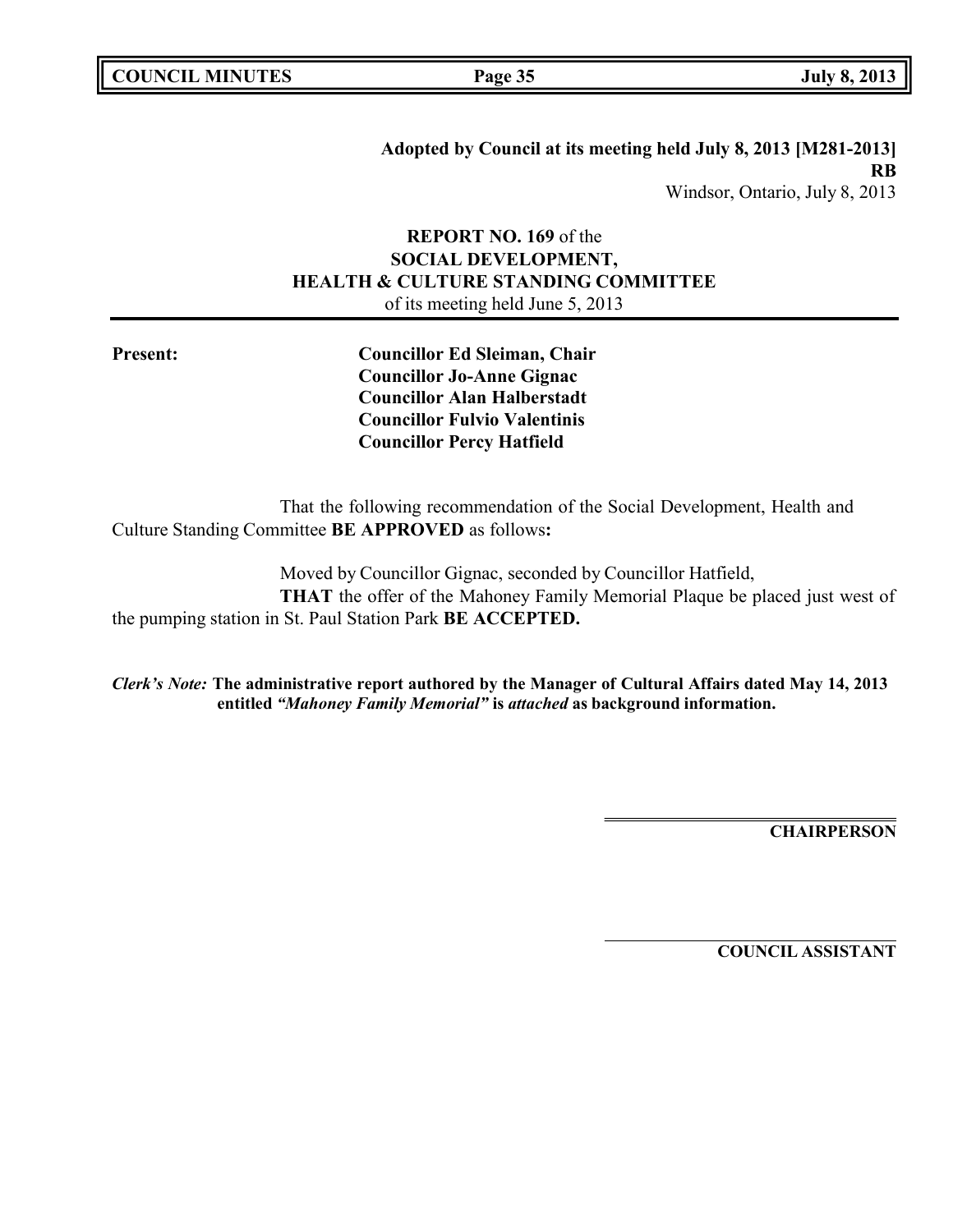**COUNCIL MINUTES Page 36 July 8, 2013**

Adopted by Council at its meeting held July 8, 2013 [M289-2013] **VC/bm Windsor, Ontario, July 8, 2013**

# **REPORT OF THE STRIKING COMMITTEE of its meeting held**

June 17, 2013

| <b>PRESENT:</b> | Mayor E. Francis          |
|-----------------|---------------------------|
|                 | Councillor J. Gignac      |
|                 | Councillor R. Jones       |
|                 | Councillor F. Valentinis  |
|                 | Councillor P. Hatfield    |
|                 | Councillor E. Sleiman     |
|                 | Councillor A. Halberstadt |
|                 | Councillor H. Payne       |
|                 | Councillor D. Dilkens     |
|                 | Councillor B. Marra       |

### **Also in attendance:**

H. Reidel, Chief Administrative Officer V. Critchley, City Clerk/Licence Commissioner and Corporate Leader Public Engagement and Human Services O. Colucci Chief Financial Officer/City Treasurer and Corporate Leader Finance and Technology G. Wilkki, City Solicitor and Corporate Leader Economic Development and Public Safety M. Sonego, City Engineer and Corporate Leader Environmental Protection and Transportation J. Wilson, Executive Director of Recreation

### **Declarations of Pecuniary Interest:**

None declared.

Your Committee submits the following recommendations:

(1) That the request from Gale Carter for the appointment of a representative from the Northstar Community Centre to the *Committee to Commemorate the Closing of Windsor Arena* **BE NOTED AND FILED**.

(2) That the appointment of *Jurors* for the distribution of the Arts, Culture and Heritage Fund **BE REFERRED BACK** to Administration to deal with the following: